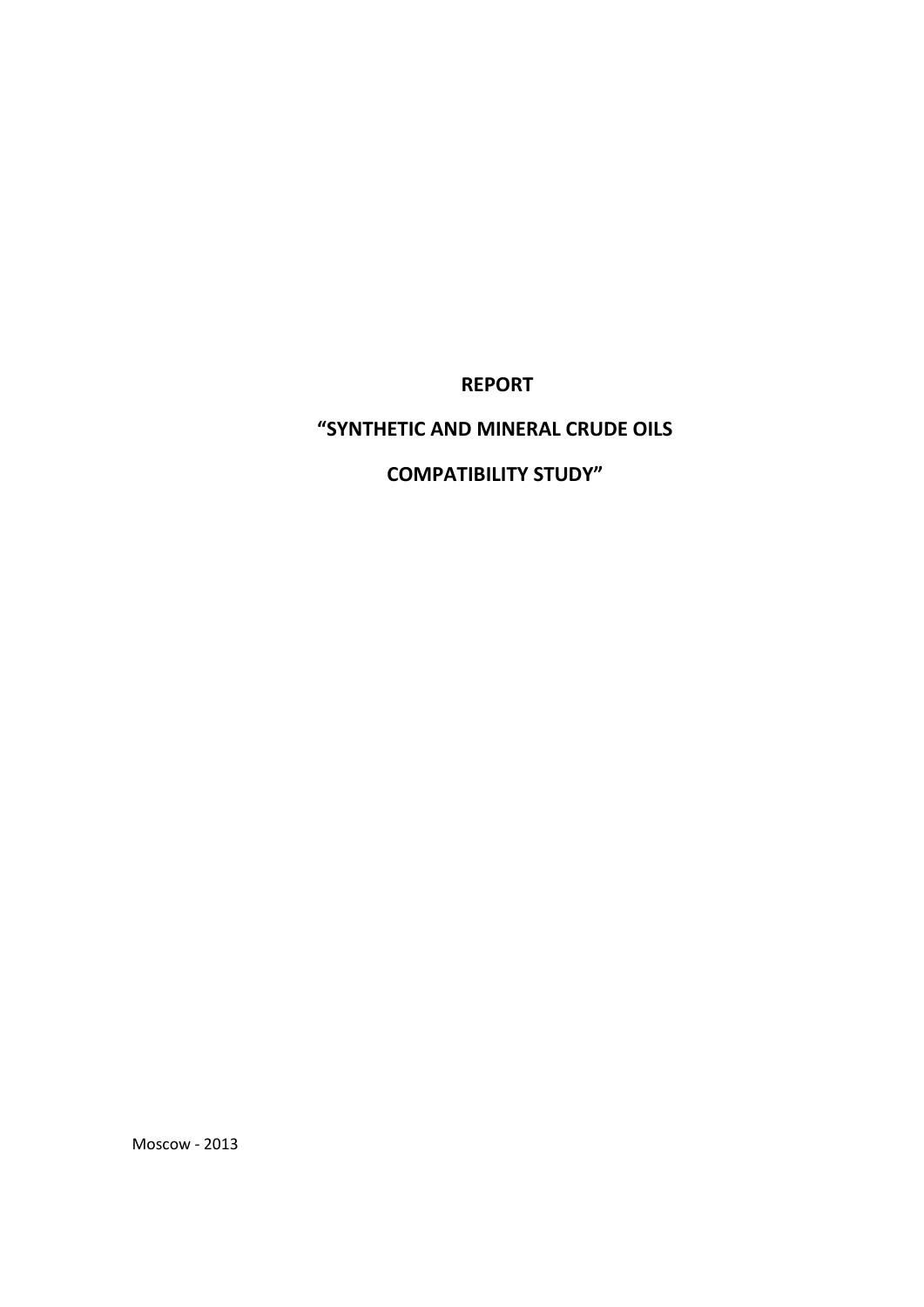### TABLE OF CONTENTS

| Page |                                                                                                                                                      |    |
|------|------------------------------------------------------------------------------------------------------------------------------------------------------|----|
|      |                                                                                                                                                      | 3  |
| 1.   | Selecting and adapting the existing methods of compatibility study for<br>mixed synthetic and mineral crude oils with reference to STO 11605031-034- | 4  |
| 2.   | Practice of preparing mixtures of synthetic and mineral crude oils and<br>evaluating the physicochemical stability of the mixtures during storage    | 10 |
| 3.   | Determination of physicochemical characteristics of initial synthetic                                                                                | 11 |
| 4.   | Preparation and analysis of synthetic and mineral crude oil mixtures.                                                                                | 14 |
| 5.   |                                                                                                                                                      | 17 |
|      |                                                                                                                                                      | 26 |
|      |                                                                                                                                                      | 28 |
|      |                                                                                                                                                      | 29 |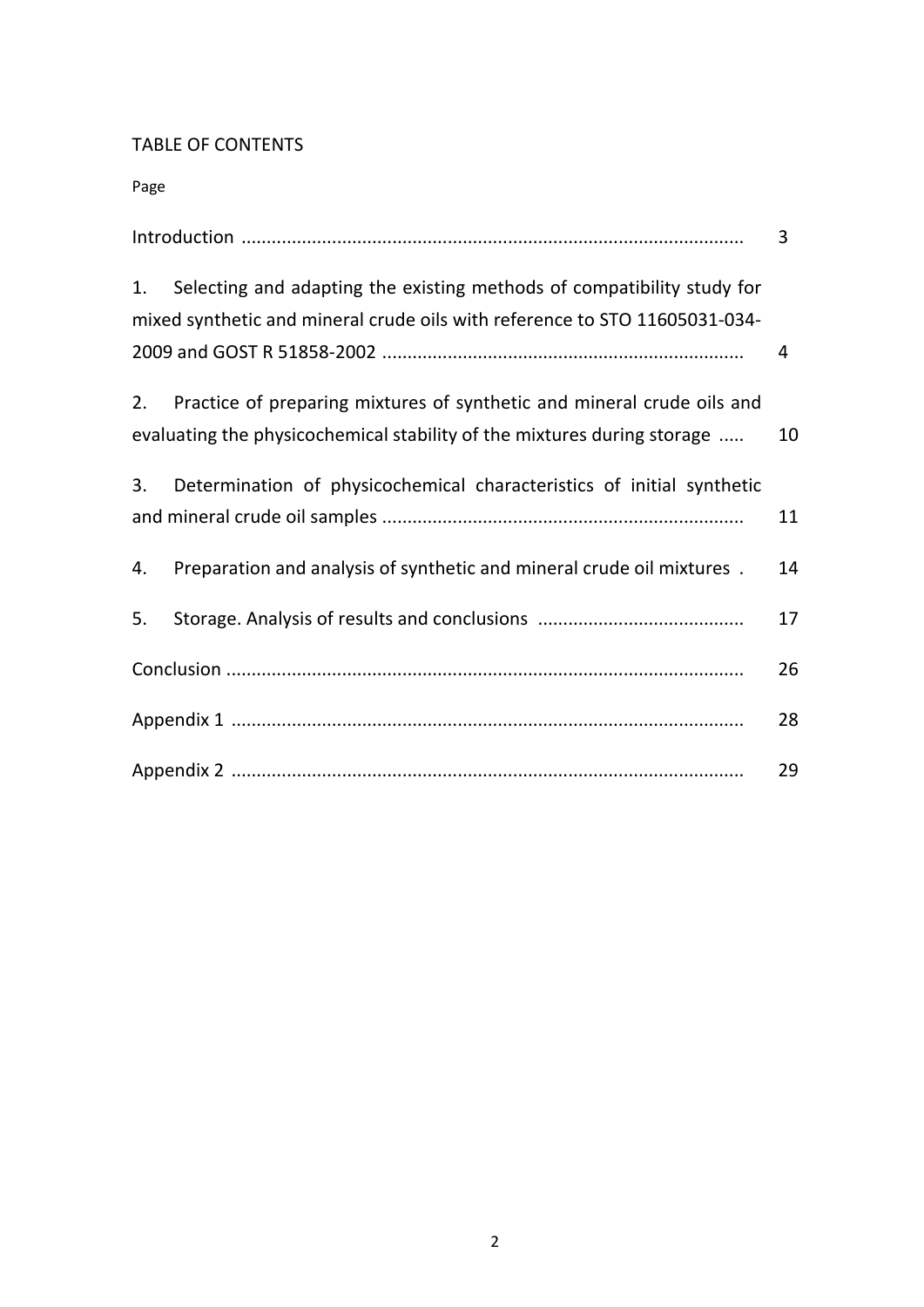#### INTRODUCTION

As written in clause 5 of the Design Specification, the purpose of this project is to evaluate the compatibility of synthetic crude oil and mineral crude oil when mixed together. This is the first time such synthetic crude oil and mineral crude oil compatibility studies are performed in Russia. A variety of sources suggest that synthetic liquid hydrocarbons (SLH) are manufactured and, apparently, used in some countries (for example, in South Africa), however no data have been found so far with respect to SLH detailed characteristics and application conditions.

The concerns about mixing synthetic products with natural oil are caused by the following reasons. Crude oil is a relatively balanced complicated irreversible disperse system of several hundreds of hydrocarbons and heteroatom compounds, including true solutions, colloidal solutions and suspensions, a system formed in quite different conditions (in the reservoir) over a very long period of time. The system's balance can be disturbed not only by changing the external effects (such as temperature, pressure, electrical current, etc.), but also by introducing small amounts of substances (for example, pour-point depressants). In this project we are to introduce a synthetic component in an amount of 2% to 50% into mineral crude oil and evaluate the stability of the mixtures qualitatively and quantitatively and their behavior during 7 days.

The crude oil samples for testing were obtained from INFRA Technology LLC:

- INFRA VDR2 synthetic crude oil 9 liters;
- Mineral crude oil 10 liters.

This report represents the findings of the integrated study of mixed synthetic crude oil and mineral crude oil compatibility and the results of evaluation of the chemical and physical stability of the mixtures after one week storage in glass containers at the temperatures of 5 °C and 20 °C.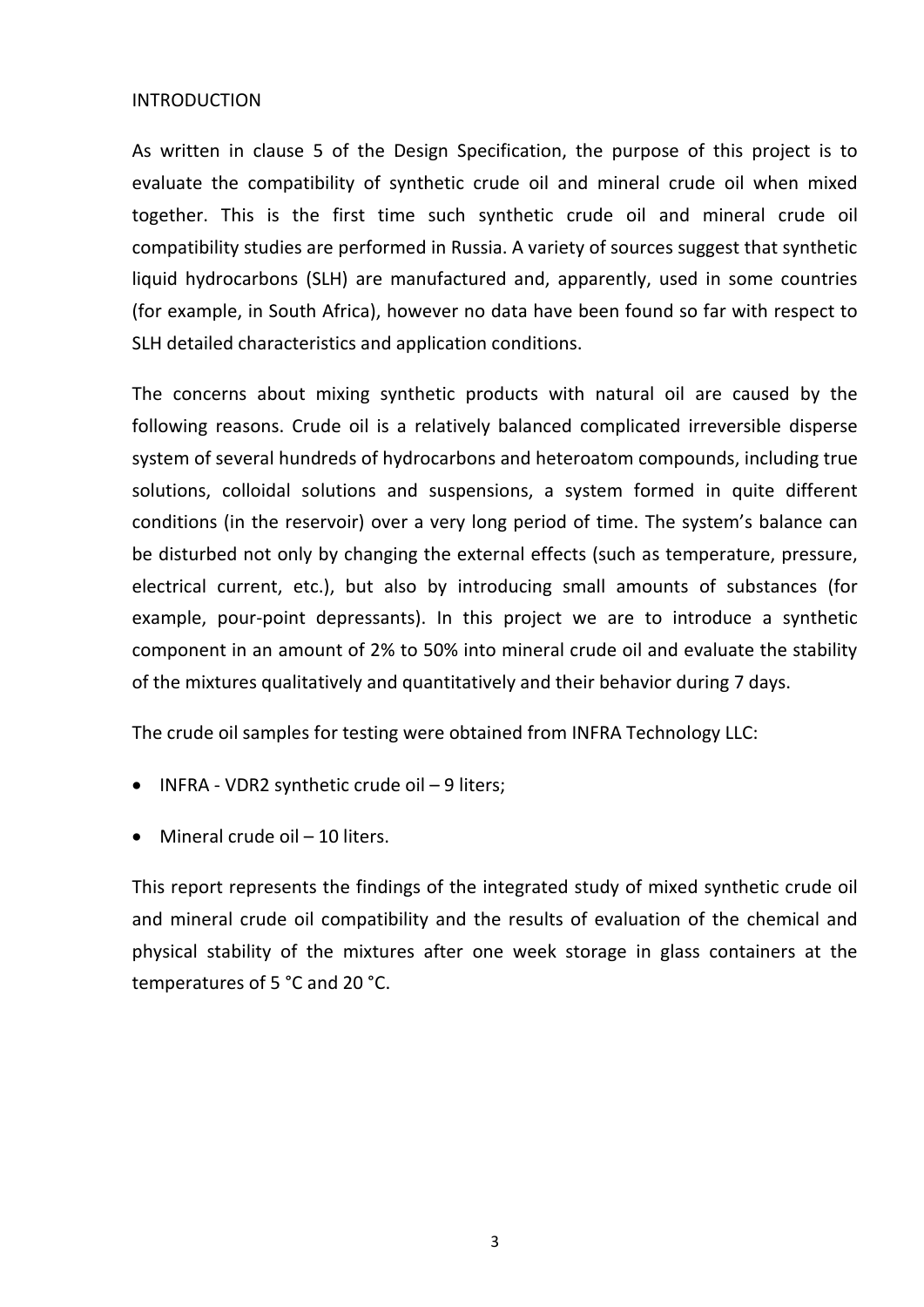# **1. Selecting and adapting the existing methods of compatibility study for mixed synthetic and mineral crude oils with reference to STO 11605031-034-2009 and GOST R 51858-2002**

Technical standard documents for crude oils and gas condensates contain no special methods for evaluating the physicochemical stability of the raw materials or their mixtures. In this study, compatibility and physicochemical stability of synthetic and mineral crude oil mixtures should be understood as the ability of crude oils to form homogeneous mixtures with the synthetic ingredient concentrations ranging between 2% and 50% by weight and the ability of the mixtures to retain their properties as well as avoid de-mixing and sedimentation on the bottom and the walls of a glass vessel for 7 days at the storage temperatures of 20 °C and 5 °C.

The most important components in the structure of crude oils are:

- Asphaltenes brittle solid substances with the molecular weight of 1000 to 5000, density over 1.0, contained in crude oil in the form of colloidal rather than ideal solutions, prone to precipitation upon addition of light hydrocarbon solvents, which is actually the basis for their determination method per GOST 11858 and the oil residue deasphaltenization process.
- "Hard paraffins" (GOST 11851) paraffins and ceresins with the melting point of 50 °C or higher that form "mesh structures" in the oil, which reduce the oil fluidity.

To evaluate the properties of synthetic and mineral crude oil mixtures, oil quality indicators have been examined that are most essential for the specialists and present in practically all standards for the raw materials. The following quality indicators have been selected:

- From GOST 51858 "Crude oil. General specifications": density, fractional composition per GOST 2177, paraffin content (Appendix 1);
- From STO 11605031 "Crude oil and gas condensates. Unified research program": kinematic viscosity, pour point, and asphaltene and (silica-gel) resin content.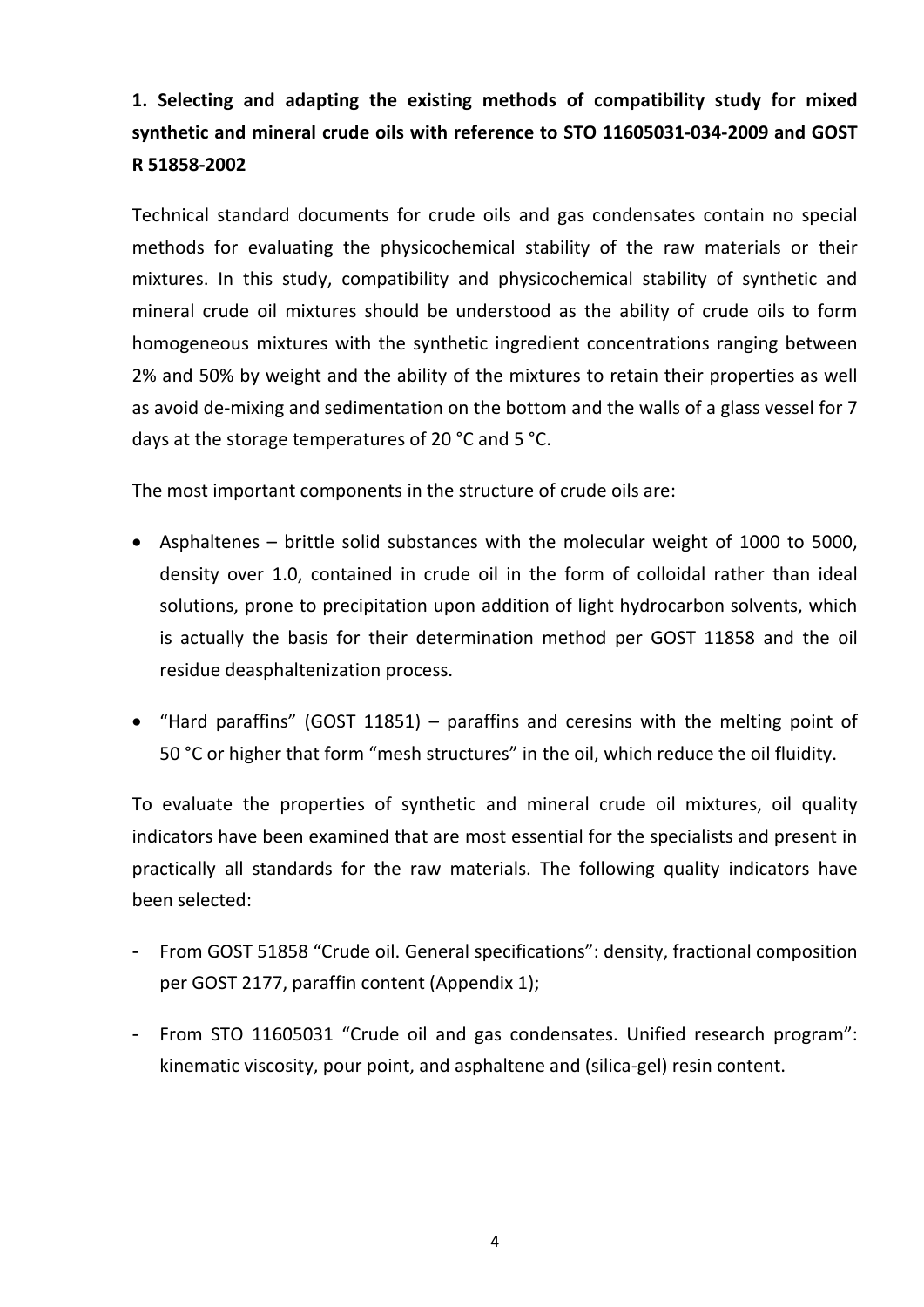## Crude oil quality indicators

| <b>GOST Name</b>           | <b>GOST</b> | Scope                                     | Accuracy characteristics         |
|----------------------------|-------------|-------------------------------------------|----------------------------------|
|                            | no.         |                                           | (reproducibility)                |
|                            |             |                                           |                                  |
| Methods<br>for             | 3900        | method<br><b>The</b><br>is<br>used<br>for | Two results are deemed           |
| determination of density   |             | determination of density of               | true if the discrepancy          |
|                            |             | crude oil and oil products                | between them does not            |
|                            |             |                                           | exceed $0.001$ g/cm <sup>3</sup> |
| Method for determination   | 33          | The standard establishes the              | Discrepancy in the results       |
| of kinematic viscosity and |             | method for determination of               | obtained<br>different<br>in      |
| calculation<br>of dynamic  |             | kinematic viscosity by glass              | laboratories<br>shall<br>not     |
| viscosity                  |             | viscosimeter of oil products              | exceed 0.72%<br>the<br>of        |
|                            |             | liquid at the test temperature            | arithmetic average value         |
|                            |             | for which the shear stress is             |                                  |
|                            |             | proportional<br>the<br>to                 |                                  |
|                            |             | deformation rate                          |                                  |
| Methods of pour point      | 20287       | Determination of pour point               | Discrepancy<br>in<br>two         |
| determination              |             | by method B                               | parallel results shall not       |
|                            |             |                                           | exceed 2°C                       |
| Method for determination   | 2177        | establishes<br>standard<br>The            | Two results are deemed           |
| of fractional composition  |             | method B for determination                | true if the discrepancy          |
|                            |             | of fractional composition of              | between them does not            |
|                            |             | oil<br>crude<br>and<br>dark<br>oil        | exceed: 7°C for IBP, 6°C         |
|                            |             | products                                  | for 10% distillation, 3°C        |
|                            |             |                                           | for 50% distillation, 7°C        |
|                            |             |                                           | for 90% distillation, 10°C       |
|                            |             |                                           | for 96%-98% distillation         |
| Method of determination    | 11858       | The standard covers crude                 | Allowable deviation from         |
| of<br>asphaltic-resinous   |             | oil, oils and liquid dark oil             | the lowest result value is       |
| substances content         |             | products additive-free                    | 10%-20% depending on             |
|                            |             |                                           | asphaltene<br>and<br>resin       |
|                            |             |                                           | content                          |
| paraffin<br>Method<br>of   | 11851       | Determination<br>of<br>paraffin           | Reproducibility<br>of<br>the     |
| determination              |             | mass fraction of crude oil by             | results is 68% of<br>the         |
|                            |             | method A of this standard                 | arithmetic average               |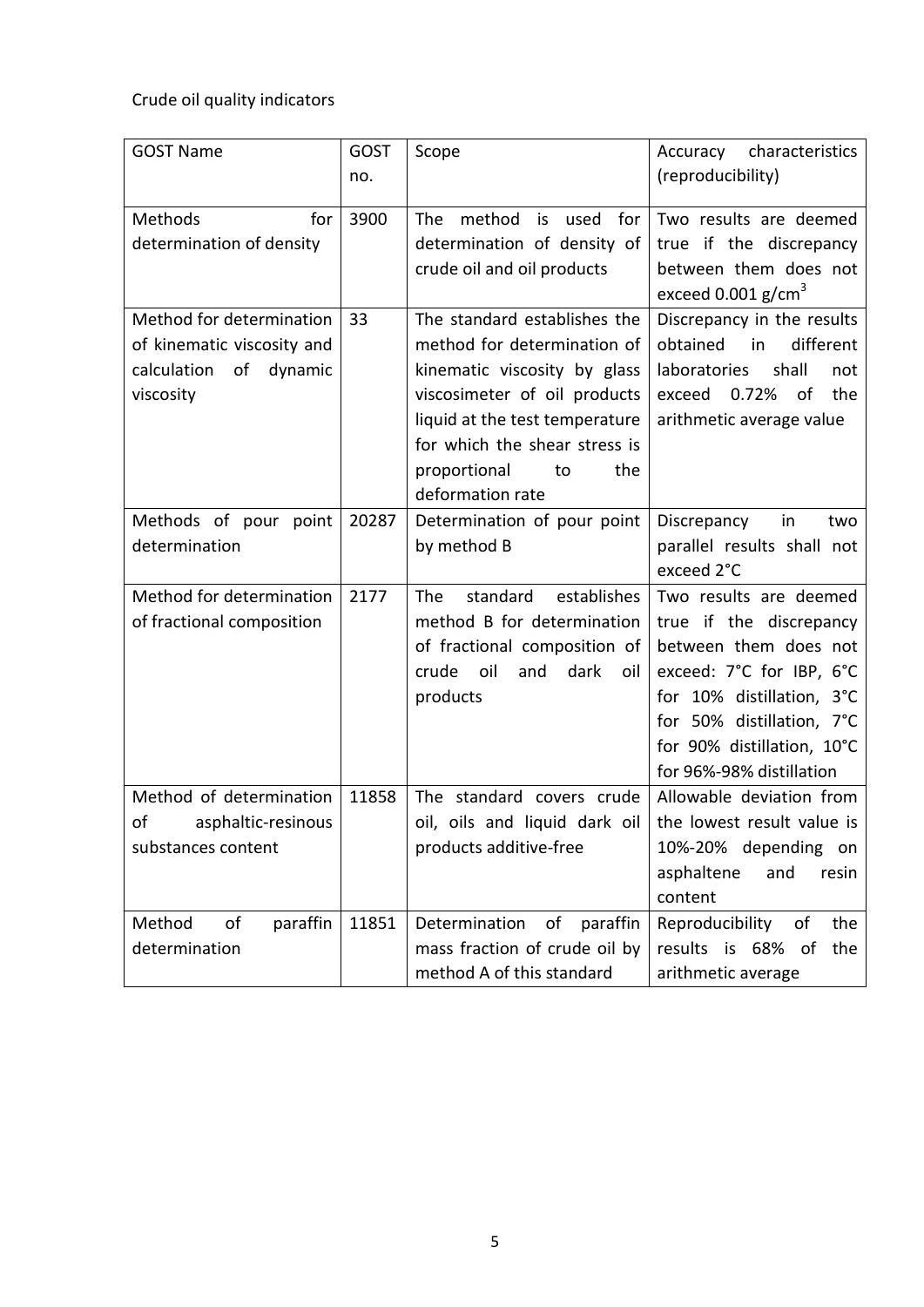Preliminary tests of applicability of the selected analysis methods for evaluation of properties of synthetic crude oil and its mixtures have been conducted with 50/50 mixture, where the mineral crude oil was represented by marketable oil – raw material of Nizhny Novgorod Refinery, well studied and by its properties (except the pour point) close to the representative sample of oil of the year 2013. Table 1.1 shows the results of performance of intensity and duration of mixing components to obtain homogeneous mixture. The tests have shown that, in order to obtain a homogeneous mixture, after 10 minutes of stirring, some time is required for the mixture to achieve complete equilibrium. Normally, to speed up mixture homogenization, heating is used, but in this case such technique was not possible due to the danger of losing highly volatile components of the synthetic and mineral crude oils; therefore, instead of heating, the mixture was held at the indoor temperature overnight (for 14 hours). After the mixing method was selected, the mixture was put to storage at the temperature of 20°C. The near-bottom sample analysis was carried out after three, six, and seven days. The test results (Table 1.2) have shown that:

- Viscosity, density and asphaltene content of the near-bottom sample tend to rise;
- Sensitivity of the selected methods of analysis is sufficient for the evaluation of the mixture conditions.

It should be noted that the additive properties of crude oil, density, viscosity at 50°C, and asphaltene content retain additivity for mixtures as well, that is the experimental results are close to the estimated values. Non-additive properties such as pour point, viscosity at 20°C, "paraffin melting temperature" show greater differences from the initial values and therefore evidence the change in the mixture structure as compared with the mineral crude oil structure.

In accordance with the preliminary tests and observations, a uniform procedure has been established for preparation of mixtures, delivery for or removal from storage, and assessment of sedimentation rate.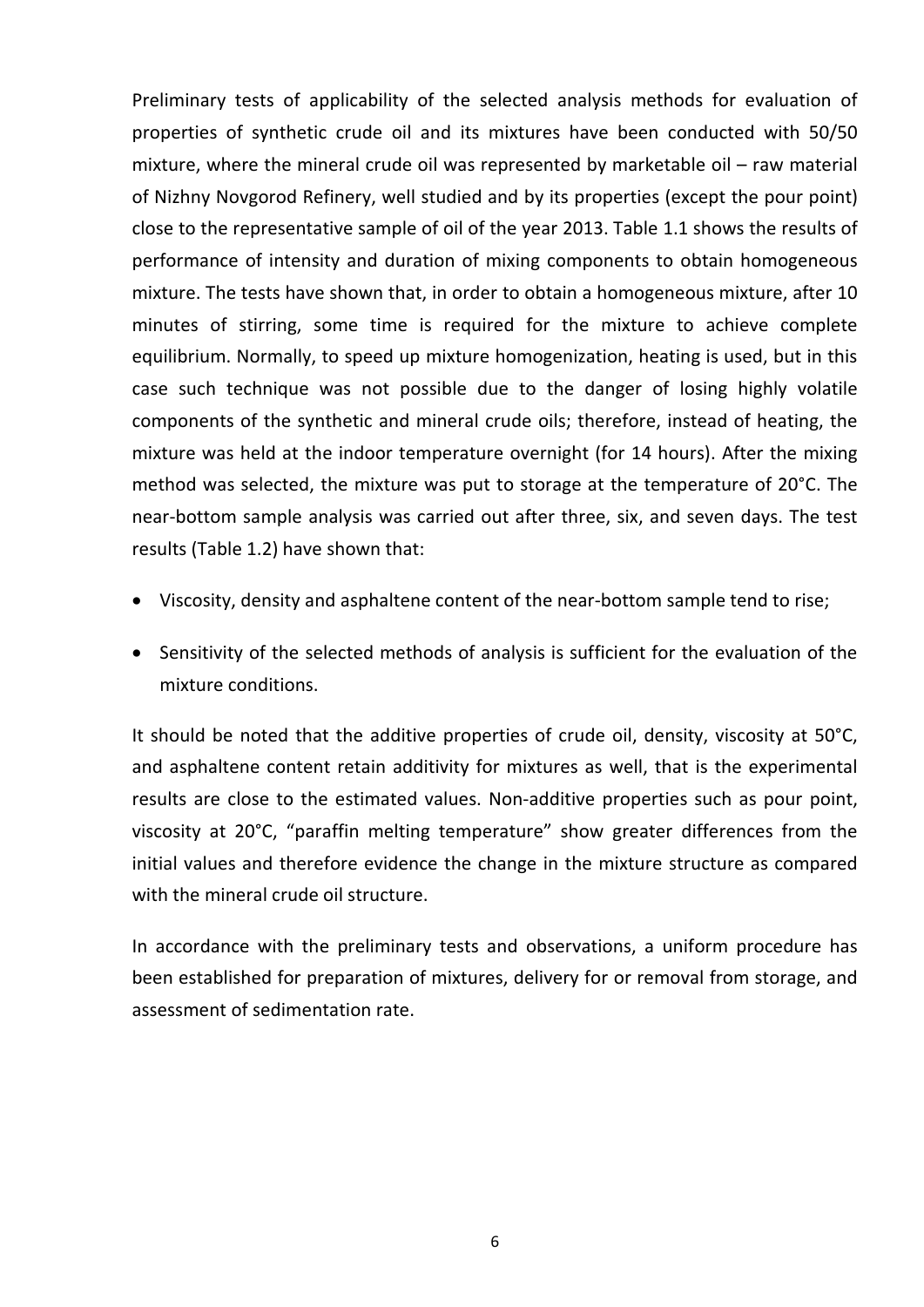## Table 1.1

Changes in the properties of synthetic and mineral crude oil mixture in the process of preparation

|                                                              | <b>CRUDE OILS</b> |         | Mixture of synthetic and mineral crude oils<br>in 50% to 50% mass ratio after 10-minute stirring |                   |                     |                            |                                              |       |
|--------------------------------------------------------------|-------------------|---------|--------------------------------------------------------------------------------------------------|-------------------|---------------------|----------------------------|----------------------------------------------|-------|
| Indicators                                                   | Synthetic         | Mineral | of<br>Start<br>analysis                                                                          | After<br>one hour | After five<br>hours | After<br>fourteen<br>hours | Maximum<br>possible<br>calculated<br>values* |       |
| Density at 20°C, kg/m <sup>3</sup>                           | 740.4             | 861.6   | 758.1                                                                                            | 765.2             | 775.0               | 778.5                      | 797.0                                        | 3900  |
| Kinematic viscosity at $20^{\circ}$ C, mm <sup>2</sup> /sec  | 1.36              | 21.35   | 2.34                                                                                             | 2.41              | 2.65                | 2.70                       | 3.83                                         | 33    |
| Kinematic viscosity at 50 $^{\circ}$ C, mm <sup>2</sup> /sec | 0.91              | 8.10    | 1.45                                                                                             | 1.51              | 1.58                | 1.62                       | 2.15                                         | 33    |
| Pour point, °C                                               | $-17$             | $-30$   | $-24$                                                                                            | $-24$             | $-25$               | $-27$                      | $-22$                                        | 20287 |

\*) Excluding the gas cut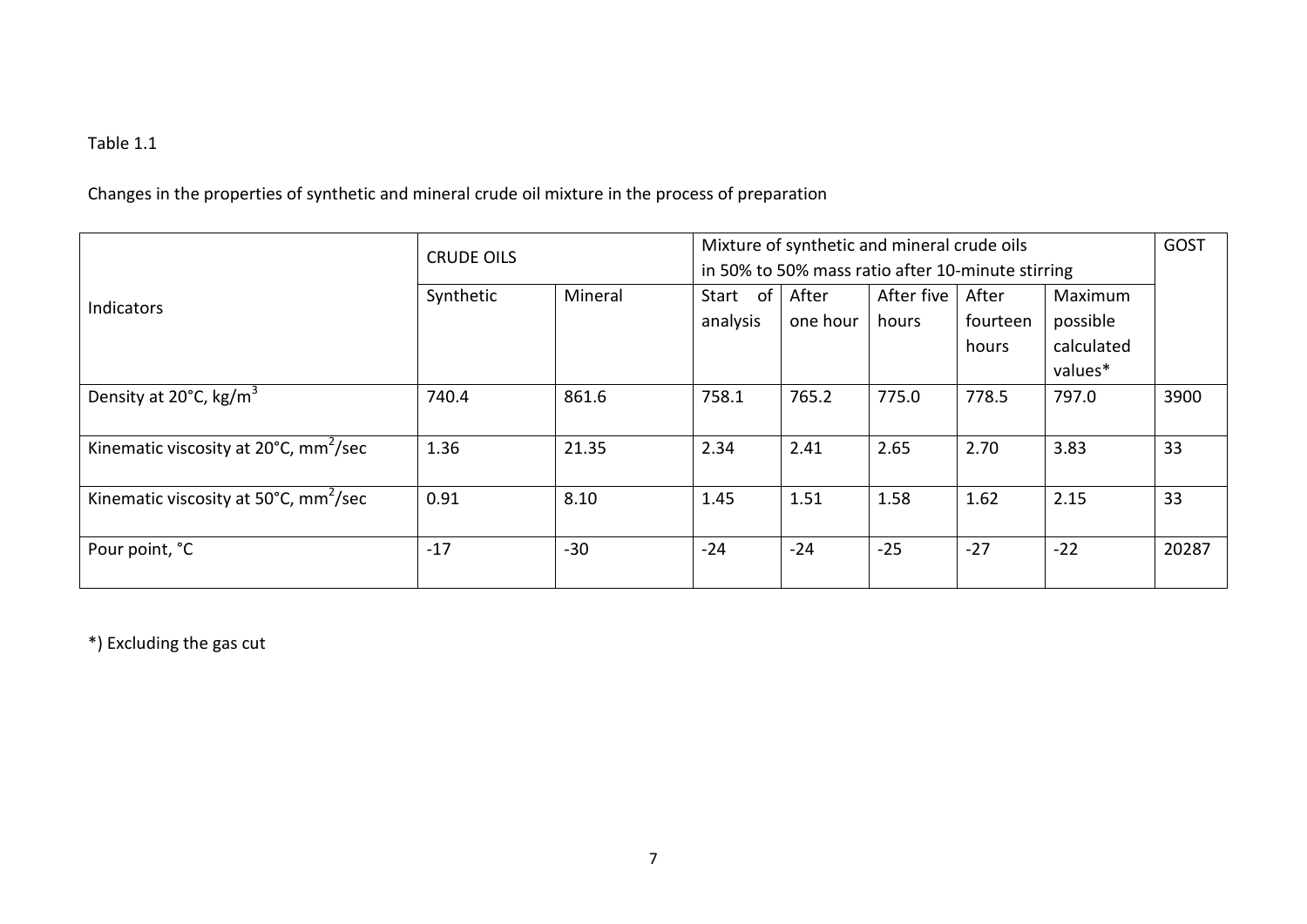## Table 1.2

Physicochemical characteristic of synthetic and mineral crude oils and their 50/50 mixture

|                                                                         | <b>CRUDE OILS</b> |                | Mixture of synthetic and mineral crude oils |                    |          |                          |                     |                |
|-------------------------------------------------------------------------|-------------------|----------------|---------------------------------------------|--------------------|----------|--------------------------|---------------------|----------------|
|                                                                         |                   |                | in 50% to 50% mass ratio                    |                    |          |                          |                     |                |
|                                                                         | Synthetic         | Mineral        | Initial                                     | Near-bottom sample |          |                          |                     |                |
| Indicators                                                              |                   |                |                                             | After three        | After    | After                    | Maximum             | GOST           |
|                                                                         |                   |                |                                             | days               | six      | seven                    | possible            |                |
|                                                                         |                   |                |                                             |                    | days     | days                     | calculated          |                |
|                                                                         |                   |                |                                             |                    |          |                          | values*             |                |
| $\mathbf{1}$                                                            | $\overline{2}$    | $\overline{3}$ | 4                                           | 5                  | 6        | $\overline{7}$           | 8                   | $\overline{9}$ |
| Density at 20°C, kg/m <sup>3</sup>                                      | 740.4             | 861.6          | 778.5                                       | 793.9              | 808.2    | 812.2                    | 797.0               | 3900           |
| $20^{\circ}$ C,<br>Kinematic<br>viscosity<br>at<br>mm <sup>2</sup> /sec | 1.36              | 21.35          | 2.70                                        | 2.86               | 4.12     | 4.15                     | 3.83                | 33             |
| $50^{\circ}$ C,<br>Kinematic<br>viscosity<br>at<br>mm <sup>2</sup> /sec | 0.91              | 8.10           | 1.62                                        | 1.69               | 2.30     | 2.38                     | 2.15                | 33             |
| Pour point, °C                                                          | $-17$             | $-30$          | $-27$                                       | $-26$              | $-18$    | $-19$                    | $-22$               | 20287          |
| Sulfur content, total % mass                                            | 0.0008            | 1.35           | $\blacksquare$                              | $\mathbf{r}$       | L,       | $\overline{\phantom{a}}$ | $\bar{\phantom{a}}$ | R51947         |
| Content of, %: asphaltenes                                              | $\pmb{0}$         | 1.82           | 0.88                                        | 1.10               | 1.10     | 1.09                     | 0.91                | 11858          |
| silica-gel resins                                                       | 0.2               | 11.3           | 5.0                                         | $\blacksquare$     | $\equiv$ | 4.9                      | 5.5                 | 11858          |
| paraffin                                                                | 1.2               | 4.8            | 2.8                                         | $\blacksquare$     |          | 2.7                      | 3.1                 | 11851          |
| with melting temperature, °C                                            | 50                | 53             | 51                                          |                    |          | 51                       | 50                  |                |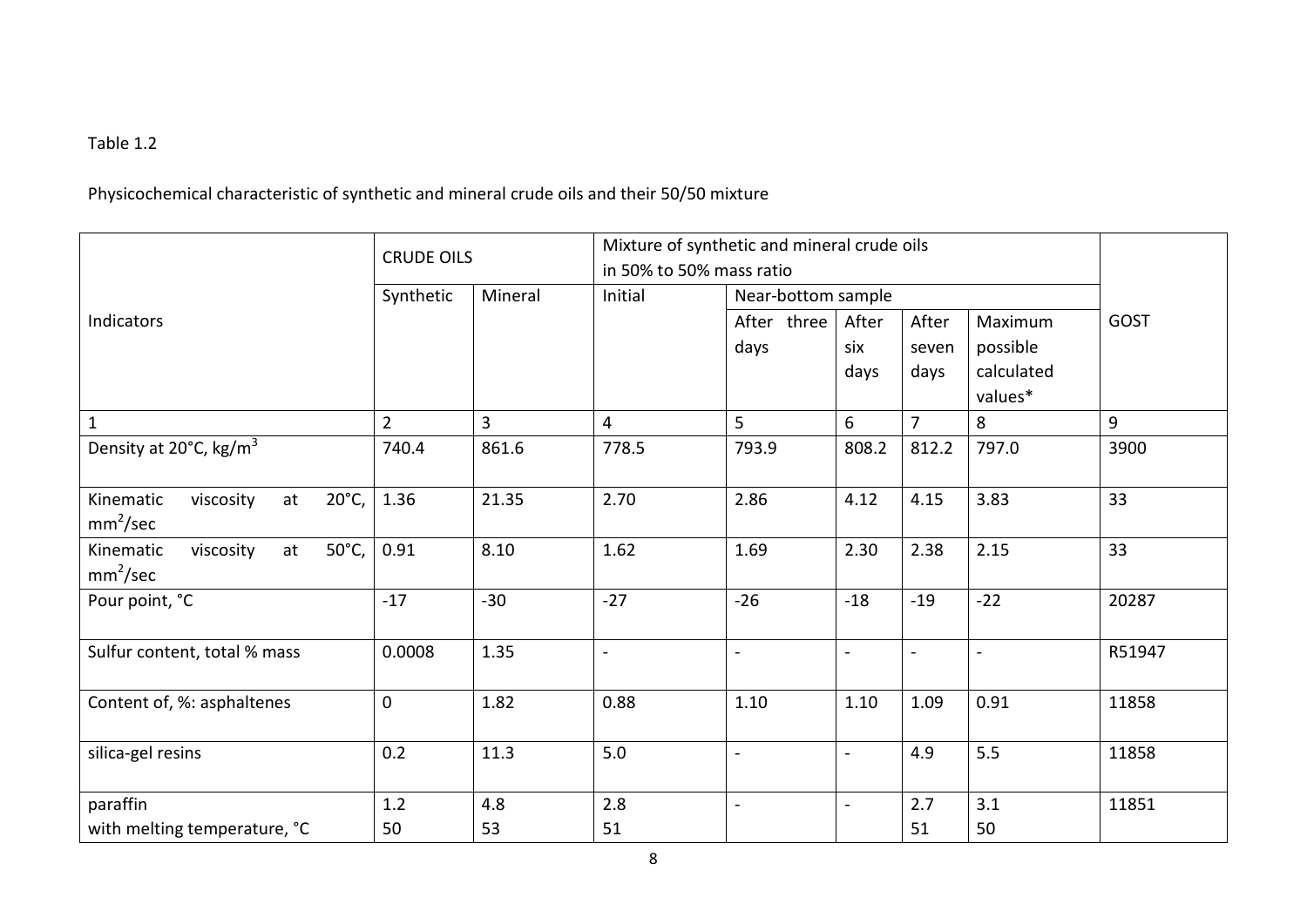## Table 1.2 - continued

| $\mathbf 1$                         | $\overline{2}$ | $\overline{3}$ | 4              | 5              | 6              | $\overline{7}$           | 8      | 9        |
|-------------------------------------|----------------|----------------|----------------|----------------|----------------|--------------------------|--------|----------|
| Sedimentation after storage         | $\sim$         | $\blacksquare$ | $\sim$         | $\sim$         | $\blacksquare$ | black                    | $\sim$ | visually |
|                                     |                |                |                |                |                | deposit                  |        |          |
|                                     |                |                |                |                |                | on                       |        |          |
|                                     |                |                |                |                |                | bottom                   |        |          |
|                                     |                |                |                |                |                | and                      |        |          |
|                                     |                |                |                |                |                | walls                    |        |          |
| Fractional composition: IBP, °C     | 69             | 53             | 58             | $\sim$         | $\blacksquare$ |                          | 61     | 2177     |
|                                     |                |                |                |                |                |                          |        |          |
| Boiling out, % vol. to temperature: | 1.5            | 3.0            | 2.5            | $\blacksquare$ | $\blacksquare$ | $\sim$                   | 2.5    |          |
|                                     |                |                |                |                |                |                          |        |          |
| $80^{\circ}$ C                      |                |                |                |                |                |                          |        |          |
| $100^{\circ}$ C                     | 6.5            | 5.5            | 5.5            | $\sim$         | $\sim$         | $\sim$                   | 6.0    |          |
| $150^{\circ}$ C                     | 34.5           | 12.0           | 23.0           | $\blacksquare$ | $\blacksquare$ | $\sim$                   | 23.0   |          |
| $200^{\circ}$ C                     | 60.0           | 20.5           | 39.0           | $\sim$         | $\blacksquare$ | $\sim$                   | 40.2   |          |
| $240^{\circ}$ C                     | 75.5           | 25.5           | 49.5           | $\blacksquare$ | $\blacksquare$ | $\sim$                   | 50.5   |          |
| 300°C                               | 89.0           | 37.0           | 65.0           | $\blacksquare$ | $\blacksquare$ | $\sim$                   | 63.0   |          |
| EBP (336°C)                         | 96.0           | $\blacksquare$ | $\blacksquare$ | $\blacksquare$ | $\blacksquare$ | $\overline{\phantom{a}}$ | $\sim$ |          |
| $350^{\circ}$ C                     |                | 48.0           | 69.0           | $\sim$         | $\sim$         | $\sim$                   | 70.0   |          |

\*) Excluding the gas cut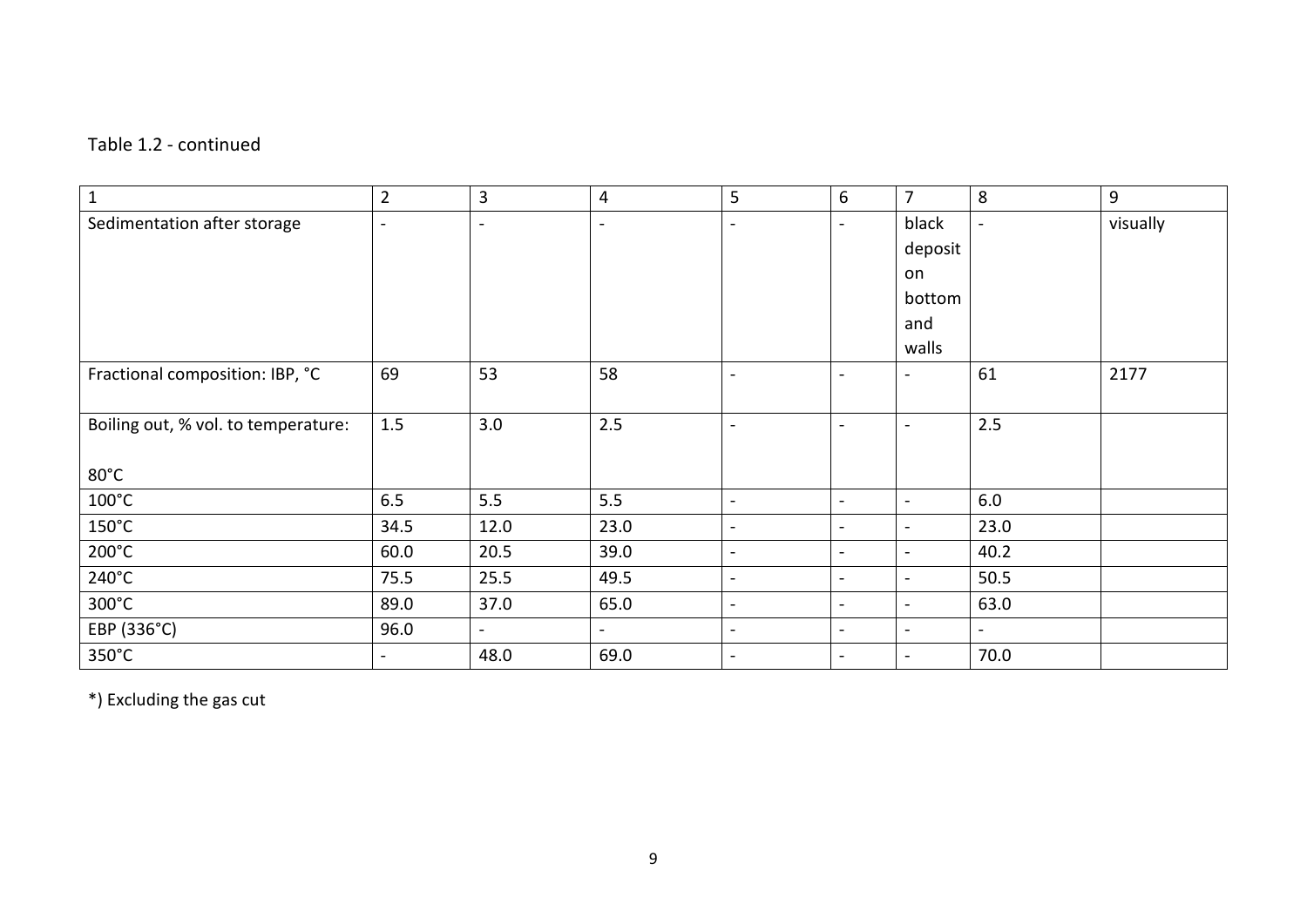# **2. Practice of preparing mixtures of synthetic and mineral crude oils and evaluating the physicochemical stability of the mixtures during storage**

The mixture is to be prepared in the amount of 1500 g in a glass container with mechanical stirring during 10 minutes followed by maturation at the indoor temperature during 14 hours. After that, the mixture is to be intensively stirred again for 5 minutes and poured in three vessels:

- Take 300 ml of the mixture from the middle with a pipette and into an individual container for immediate determination of initial quality indicators of the mixture.
- Pour 600 ml portions of the mixture into two cylinders and place for storage at the temperatures of 5 °C and 20 °C.

A mineral crude oil sample was placed for storage in the same conditions as a reference sample.

After 7 days, pipette the upper sample from each cylinder in the amount of 200 ml, and then sample the lower (near-bottom) sample in the amount of 300 ml. The near-bottom sample is to be analyzed first. If its asphaltene content does not exceed the initial value, this indicator needs not be determined for the upper sample. Turn over the cylinder with the remnants of the mixture and place it into a jar for the night (14 hours).

The next morning, examine the cylinder's bottom and walls in transmitted light and describe the observations. If a deposit or sediment exists, pour 50 ml of toluene into the cylinder, dissolve the sediment and drain the solution into a constant-weight jar, which is then to be put on a tray with sand preheated up to 105 °C in order to evaporate the solvent. The jar with the sediment after evaporation is to be brought to the constant weight. The sediment amount is to be weighed with accuracy to four digits. The sediment amount determination result is to be expressed as mass percentage in relation to the stored amount of the liquid and rounded up to three decimals.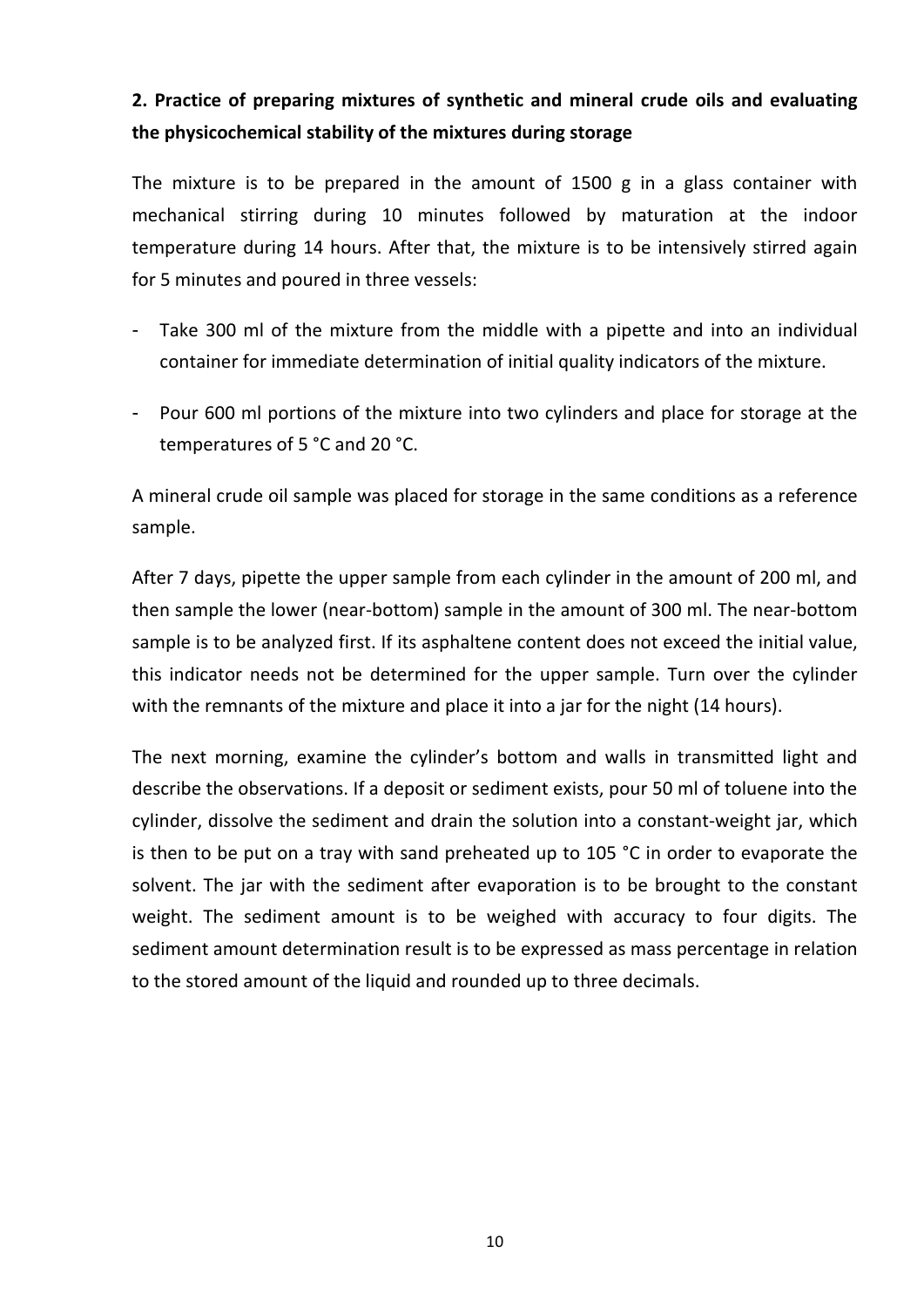# **3. Determination of physicochemical characteristic of initial synthetic and mineral crude oil samples**

Table 3.1 represents the physicochemical properties of the initial synthetic and mineral crude oils as determined by the selected standard methods of analysis of the indicators listed in para. 1.2 of the Design Specification.

#### Table 3.1

Physicochemical characteristic of synthetic and mineral crude oils

| Indicators                                         | Oils           |         | <b>GOST</b>    |
|----------------------------------------------------|----------------|---------|----------------|
|                                                    | Synthetic      | Mineral |                |
| $\mathbf{1}$                                       | $\overline{2}$ | 3       | $\overline{4}$ |
| Density at $20^{\circ}$ C, kg/m <sup>3</sup>       | 740.4          | 869.5   | 3900           |
| Kinematic viscosity at 20 °C, mm <sup>2</sup> /sec | 1.36           | 25.78   | 33             |
| Kinematic viscosity at 50 °C, mm <sup>2</sup> /sec | 0.91           | 9.58    | 33             |
| Pour point, °C                                     | $-17$          | $-10$   | 20287          |
| Sulfur content, % mass                             | 0.0008         | 1.5     | R 51947        |
| Content, % of: asphaltenes                         | $\mathbf 0$    | 2.04    | 11858          |
| silica-gel resins                                  | 0.2            | 10.7    | 11858          |
| paraffin                                           | 1.2            | 4.0     | 11851          |
| with melting temperature, °C                       | 50             | 56      |                |
| Fractional composition:                            |                |         | 2177           |
| IBP, °C                                            | 69             | 49      |                |
| Boiling out, % vol. to temperature:                |                |         |                |
| 80 °C                                              | 1.5            | 3.5     |                |
| 100 °C                                             | 6.5            | 7.5     |                |
| 150 °C                                             | 34.5           | 15.5    |                |
| 200 °C                                             | 60.0           | 23.5    |                |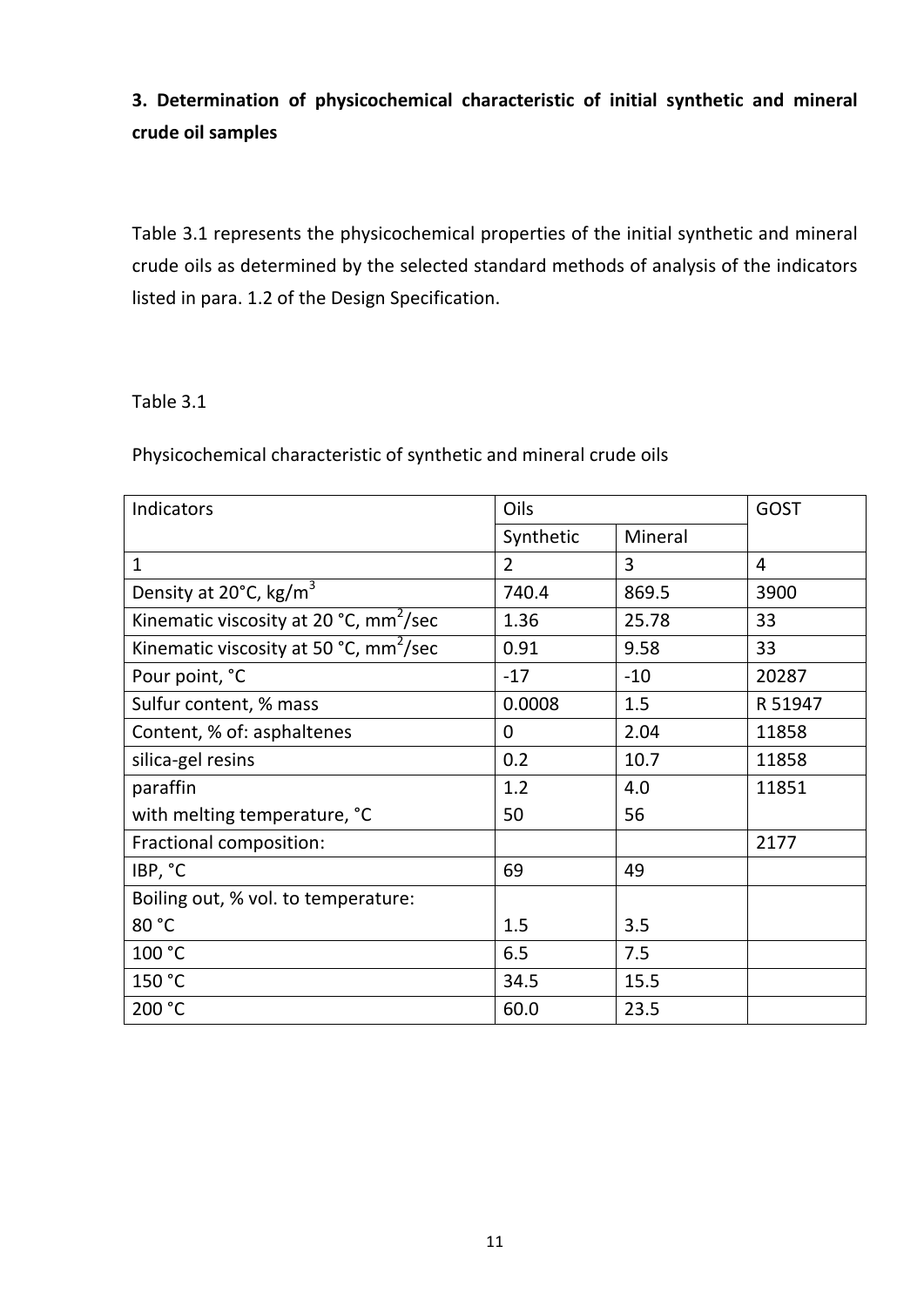### Table 3.1 - continued

|              |                          |      | 4 |
|--------------|--------------------------|------|---|
| 240 °C       | 75.5                     | 30.0 |   |
| 300 °C       | 89.0                     | 41.5 |   |
| EBP (336 °C) | 96.0                     | -    |   |
| 350 °C       | $\overline{\phantom{0}}$ | 55.0 |   |

By its physicochemical properties, the synthetic crude oil sample is somewhat differing from the sample examined in 2011 (Appendix 2). The mineral oil's properties are close to those of the typical marketable West Siberian (sour) crude oil.

Increased volatility of the samples during weighing was noted while making analysis of the synthetic crude oil, which could have somewhat reduced the measuring accuracy. This noticeable evaporability of the crude oil samples is attributed to their significant content (4.9% to 5.5%) of light hydrocarbons up to  $C_5$  inclusive (Table 3.2).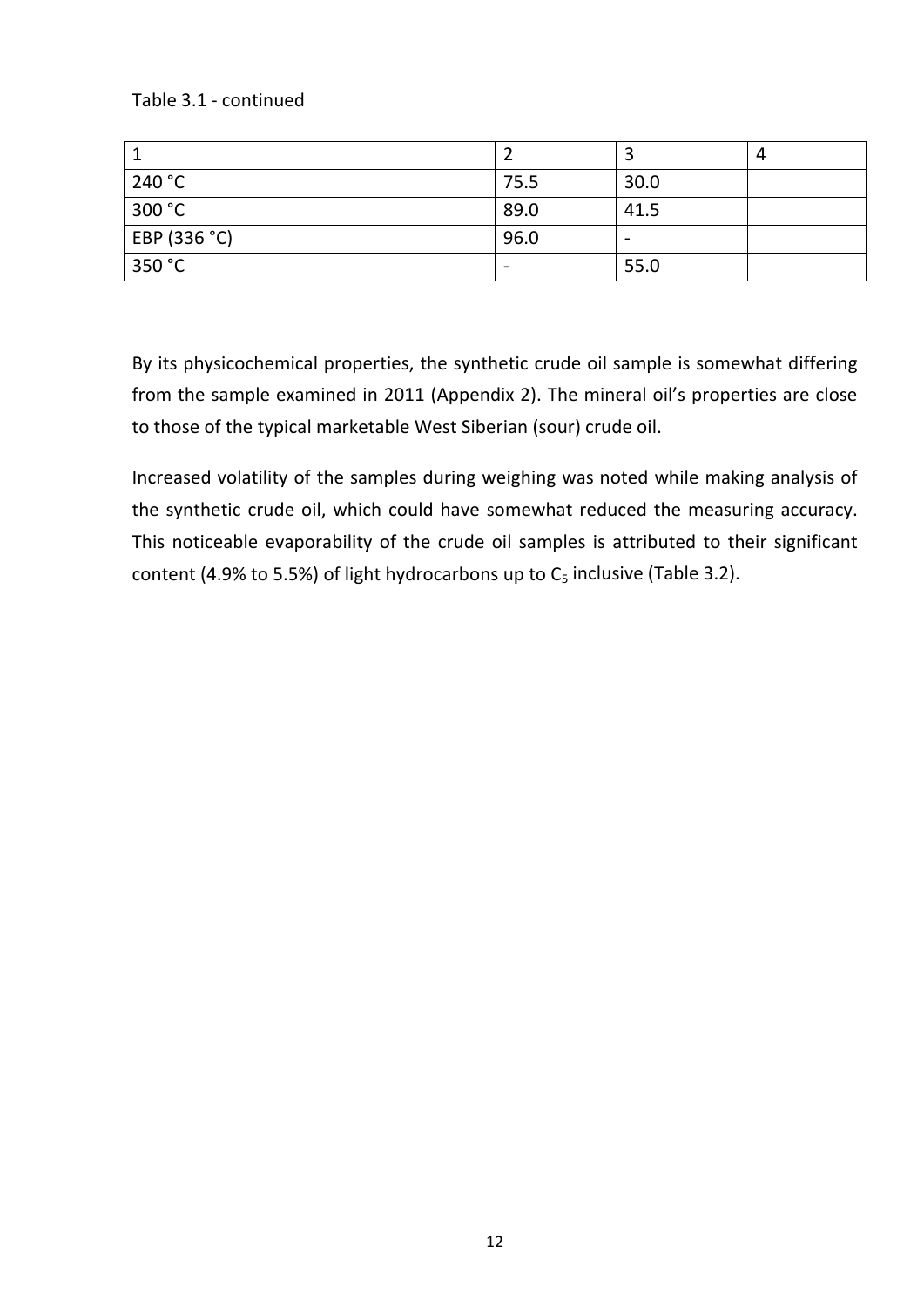# Table 3.2

Content and individual SG of gases to  $C_4$  and  $C_5$  dissolved in synthetic and mineral crude oils

| Synthetic crude oil |                          |                          |                          |         | Mineral crude oil |                          |                          |                          |                          |
|---------------------|--------------------------|--------------------------|--------------------------|---------|-------------------|--------------------------|--------------------------|--------------------------|--------------------------|
| Hydrocarbons        | to $C_4$ , %             |                          | to $C_5$ , %             |         | Hydrocarbons      | to $C_4$ , %             |                          | to $C_5$ , %             |                          |
|                     | for oil                  | for gas                  | for oil                  | for gas |                   | for oil                  | for gas                  | for oil                  | for gas                  |
| Methane             | $\overline{\phantom{a}}$ | $\overline{\phantom{a}}$ | $\overline{\phantom{a}}$ |         | Methane           | $\overline{\phantom{a}}$ | $\overline{\phantom{0}}$ | $\overline{\phantom{a}}$ | $\overline{\phantom{a}}$ |
| Ethane              | $\overline{\phantom{a}}$ | $\overline{a}$           | $\overline{\phantom{a}}$ |         | Ethane            | 0.07                     | 2.62                     | 0.07                     | 1.35                     |
| Propane             | 0.03                     | 4.02                     | 0.03                     | 0.66    | Propane           | 0.89                     | 31.35                    | 0.89                     | 16.17                    |
| Isobutane           | 0.27                     | 33.46                    | 0.27                     | 5.50    | Isobutane         | 0.46                     | 16.26                    | 0.46                     | 8.39                     |
| N-butane            | 0.51                     | 62.53                    | 0.51                     | 10.28   | N-butane          | 1.42                     | 49.76                    | 1.42                     | 25.67                    |
| Isopentane          | $\overline{\phantom{a}}$ |                          | 1.82                     | 37.02   | Isopentane        |                          |                          | 1.11                     | 20.11                    |
| N-pentane           | $\overline{\phantom{a}}$ | $\overline{\phantom{0}}$ | 2.29                     | 46.54   | N-pentane         |                          | $\overline{\phantom{a}}$ | 1.55                     | 28.30                    |
| Total:              | 0.81                     | 100.00                   | 4.92                     | 100.00  | Total:            | 2.84                     | 100.00                   | 5.50                     | 100.00                   |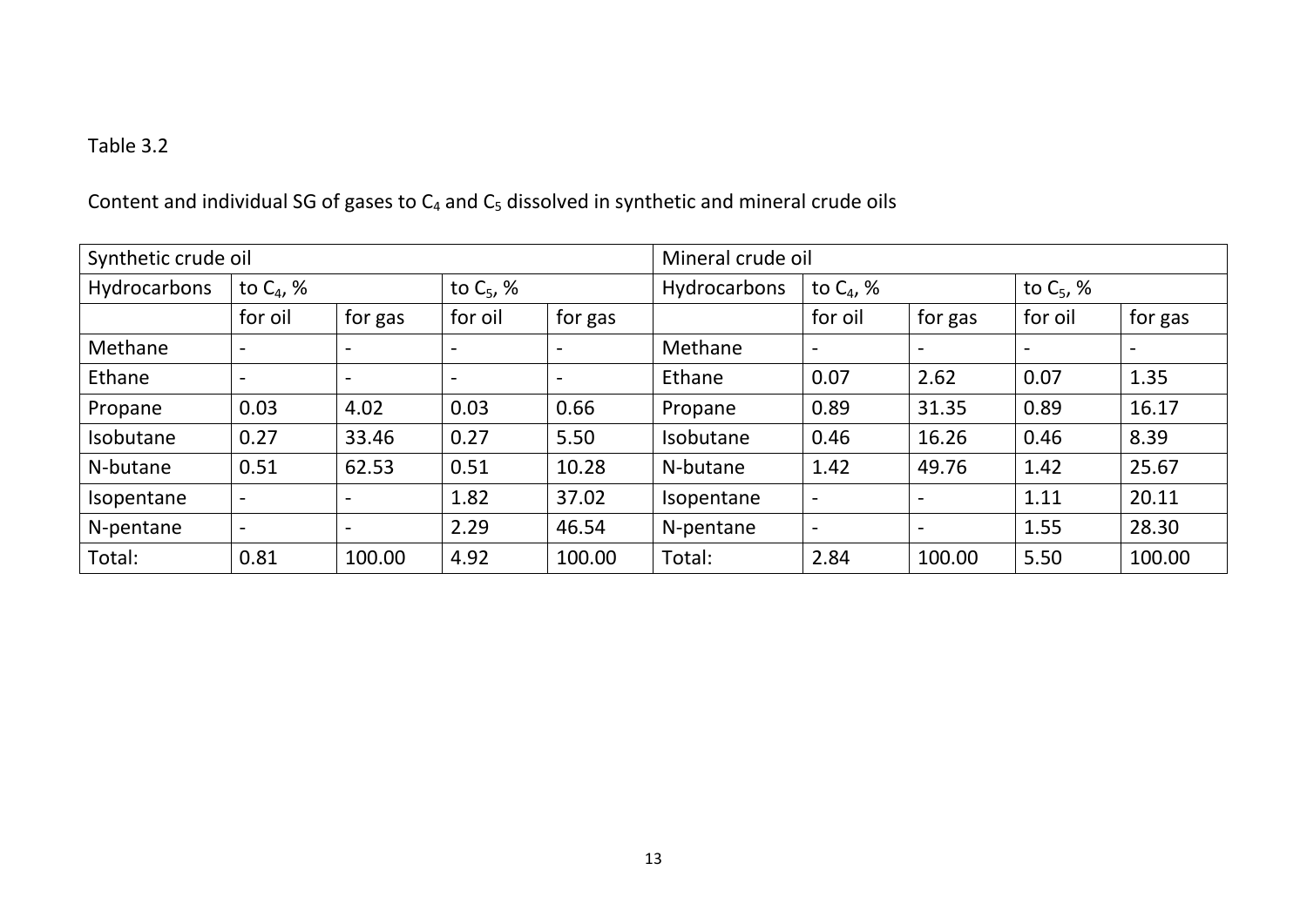#### **4. Preparation and analysis of synthetic and mineral crude oil mixtures**

In accordance with the procedure described in the "practice", mixtures were prepared from the mineral crude oil with the synthetic crude oil content of 2%, 7%, 15%, 25%, and 50%. The physicochemical properties of the mixtures were determined for all of the selected quality indicators and represented in Table 4.1. With the increase in the synthetic crude oil concentration the change of properties (except for the pour point) was occurring gradually, without jumps. The basic properties of the mixtures – density, kinematic viscosity at 50 °C, content of asphaltenes, resins, and paraffin, as well as fractional composition – were close to the estimated values. Abnormal pour point behavior of the mixtures was noticed: the growing content of the synthetic component in a mixture scarcely affected its pour point, which, strangely enough, was close to the pour point of the mineral crude oil. This fact evidences considerable influence of the synthetic component on structuring of oil, for which reason the behavior of the "pour point" of the mixture becomes unpredictable. It should also be noted that kinematic viscosity at 20 °C is to a greater extent differing from the estimated values than kinematic viscosity at 50 °C is, which, in all appearances, is also related to the mixture structure change. Moreover, in all mixtures, i.e. with a synthetic component present, the paraffin melting temperature is lowering (when determined as per GOST 11851) in comparison with the melting temperature of the paraffin extracted from the initial mineral crude oil.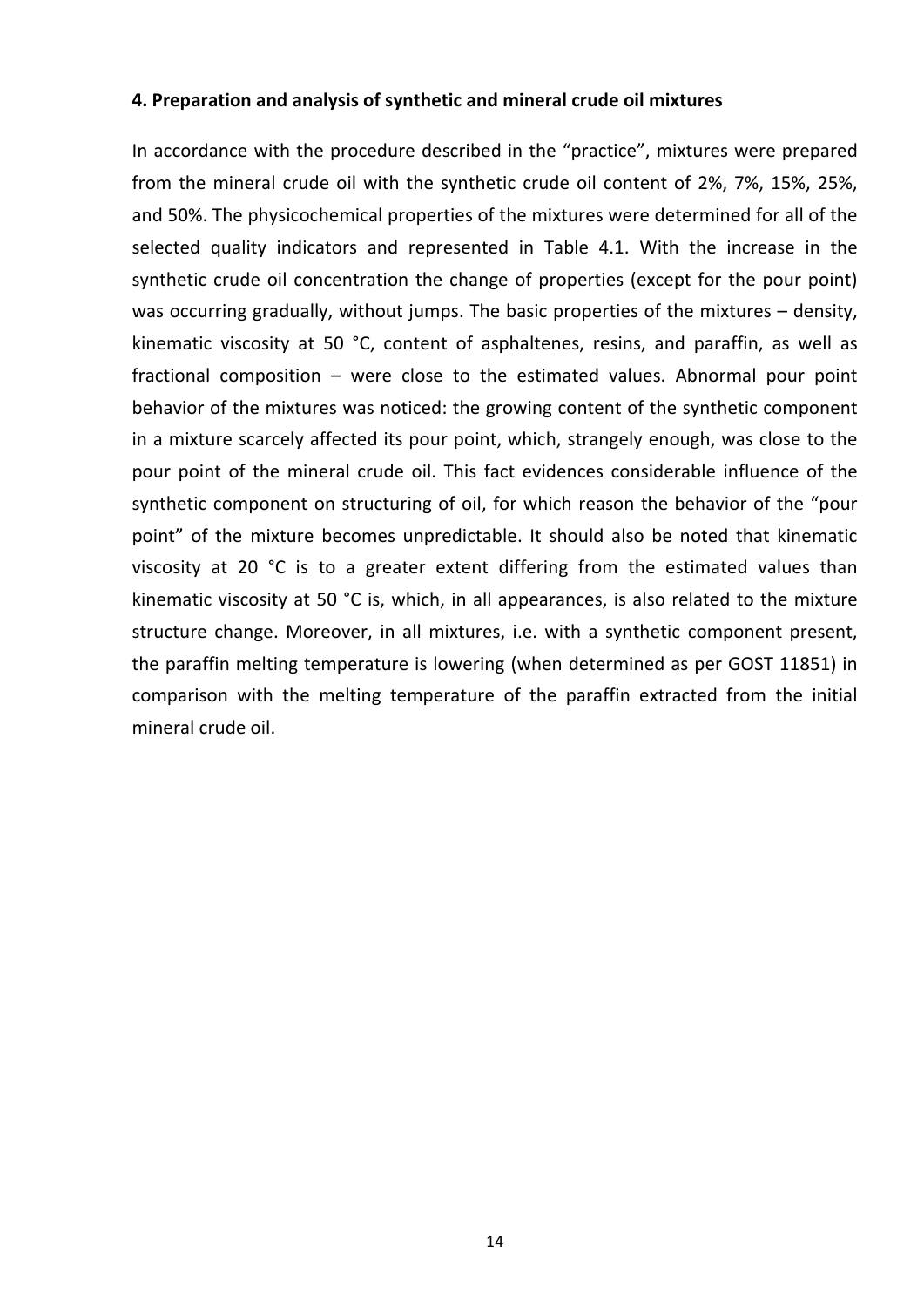## Table 4.1

Physicochemical characteristic of synthetic and mineral crude oils and their mixtures in various ratios

| Indicators                          | OILS      |         | Synthetic and mineral oil mixture<br>in the ratio: | <b>GOST</b> |       |                |       |         |
|-------------------------------------|-----------|---------|----------------------------------------------------|-------------|-------|----------------|-------|---------|
|                                     | Synthetic | Mineral | 2/98                                               | 7/93        | 15/85 | 25/75          | 50/50 |         |
|                                     | 2         | 3       | 4                                                  | 5           | 6     | $\overline{7}$ | 8     | 9       |
| Density at 20 °C, kg/m <sup>3</sup> | 740.4     | 869.5   | 868.3                                              | 860.1       | 847.8 | 830.9          | 799.9 | 3900    |
| 20 $°C$ ,<br>Kinematic viscosity at | 1.36      | 25.78   | 22.94                                              | 19.75       | 13.22 | 8.87           | 4.09  | 33      |
| mm <sup>2</sup> /sec                |           |         |                                                    |             |       |                |       |         |
| Kinematic viscosity at 50 °C,       | 0.91      | 9.58    | 8.75                                               | 7.80        | 5.73  | 4.21           | 2.20  | 33      |
| mm <sup>2</sup> /sec                |           |         |                                                    |             |       |                |       |         |
| Pour point, °C                      | $-17$     | $-10$   | $-10$                                              | $-10$       | $-11$ | $-11$          | $-11$ | 20287   |
| Sulfur content, total % mass        | 0.0008    | 1.5     |                                                    |             |       |                |       | R 51947 |
| Content, % of: asphaltenes          | 0         | 2.04    | 2.00                                               | 1.89        | 1.73  | 1.53           | 1.00  | 11858   |
| silica-gel resins                   | 0.2       | 10.7    | 10.5                                               | 9.9         | 9.1   | 8.12           | 5.28  | 11858   |
| paraffin                            | 1.2       | 4.0     | 4.0                                                | 3.9         | 3.6   | 3.3            | 2.8   | 11851   |
| with melting temperature, °C        | 50        | 56      | 54                                                 | 53          | 54    | 53             | 54    |         |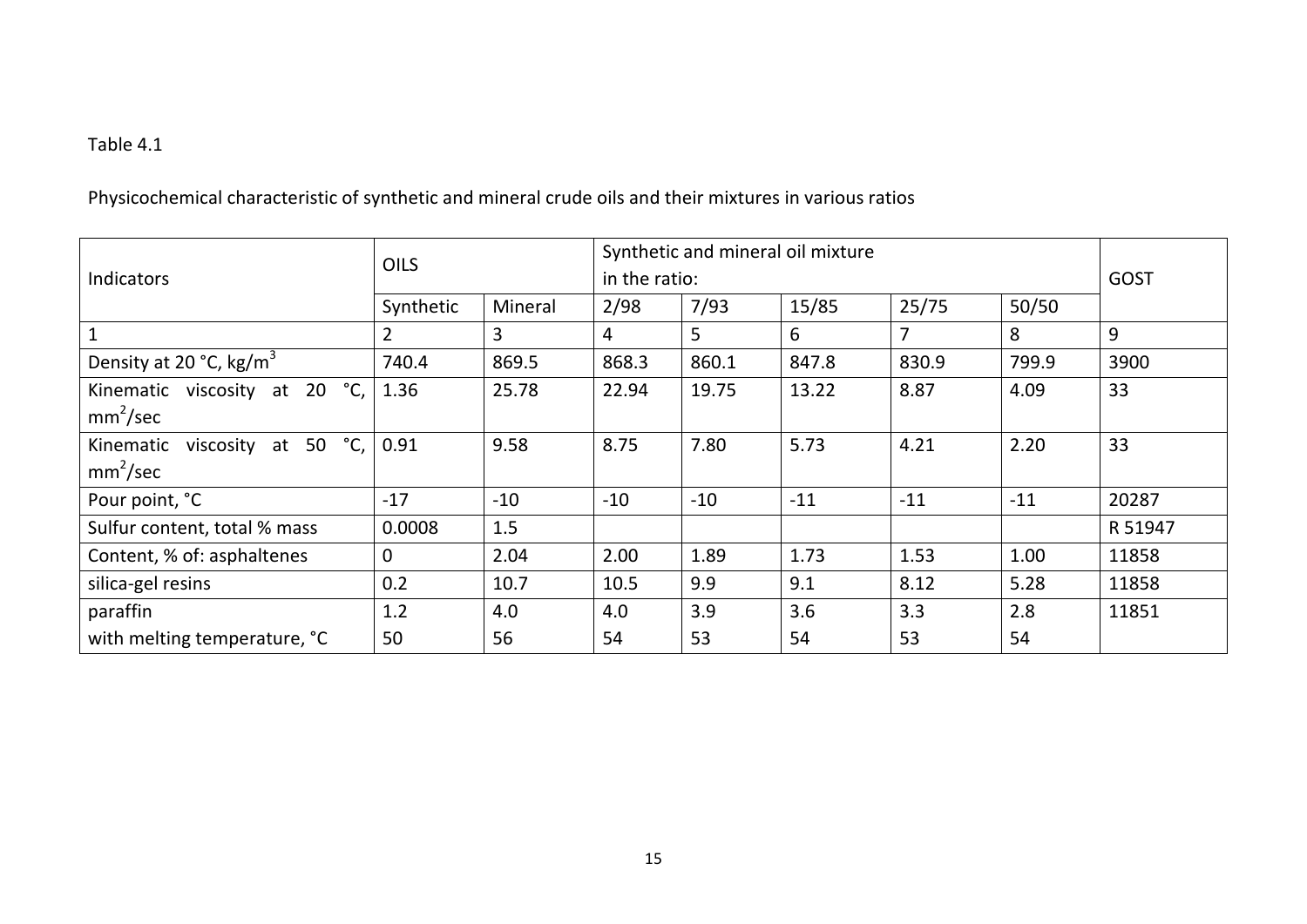### Table 4.1 - continued

|                                           | $\overline{2}$ | 3                        | $\overline{4}$           | 5                        | 6                        | $\overline{7}$           | 8                        | 9    |
|-------------------------------------------|----------------|--------------------------|--------------------------|--------------------------|--------------------------|--------------------------|--------------------------|------|
| Fractional composition:                   | 69             | 49                       | 50                       | 49                       | 55                       | 56                       | 56                       | 2177 |
| IBP, °C                                   |                |                          |                          |                          |                          |                          |                          |      |
| <b>Boiling</b><br>%<br>vol.<br>to<br>out, | 1.5            | 3.5                      | 3.5                      | 3.5                      | 3.5                      | 3.0                      | 2.5                      |      |
| temperature: 80 °C                        |                |                          |                          |                          |                          |                          |                          |      |
| 100 °C                                    | 6.5            | 7.5                      | 7.5                      | 7.5                      | 6.5                      | 7.0                      | 7.0                      |      |
| 150 °C                                    | 34.5           | 15.5                     | 15.5                     | 17.5                     | 18.5                     | 25.0                     | 27.0                     |      |
| 200 °C                                    | 60.0           | 23.5                     | 24.0                     | 27.0                     | 28.5                     | 37.5                     | 43.5                     |      |
| 240 °C                                    | 75.5           | 30.0                     | 30.0                     | 35.0                     | 37.0                     | 44.0                     | 54.5                     |      |
| 300 °C                                    | 89.0           | 41.5                     | 42.0                     | 47.0                     | 49.0                     | 58.5                     | 67.5                     |      |
| EBP (336 °C)                              | 96             | $\overline{\phantom{a}}$ | $\overline{\phantom{a}}$ | $\overline{\phantom{a}}$ | $\overline{\phantom{a}}$ | $\overline{\phantom{a}}$ | $\overline{\phantom{a}}$ |      |
| 350 °C                                    |                | 55.0                     | 55.0                     | 64.0                     | 67.0                     | 72.5                     | 77.0                     |      |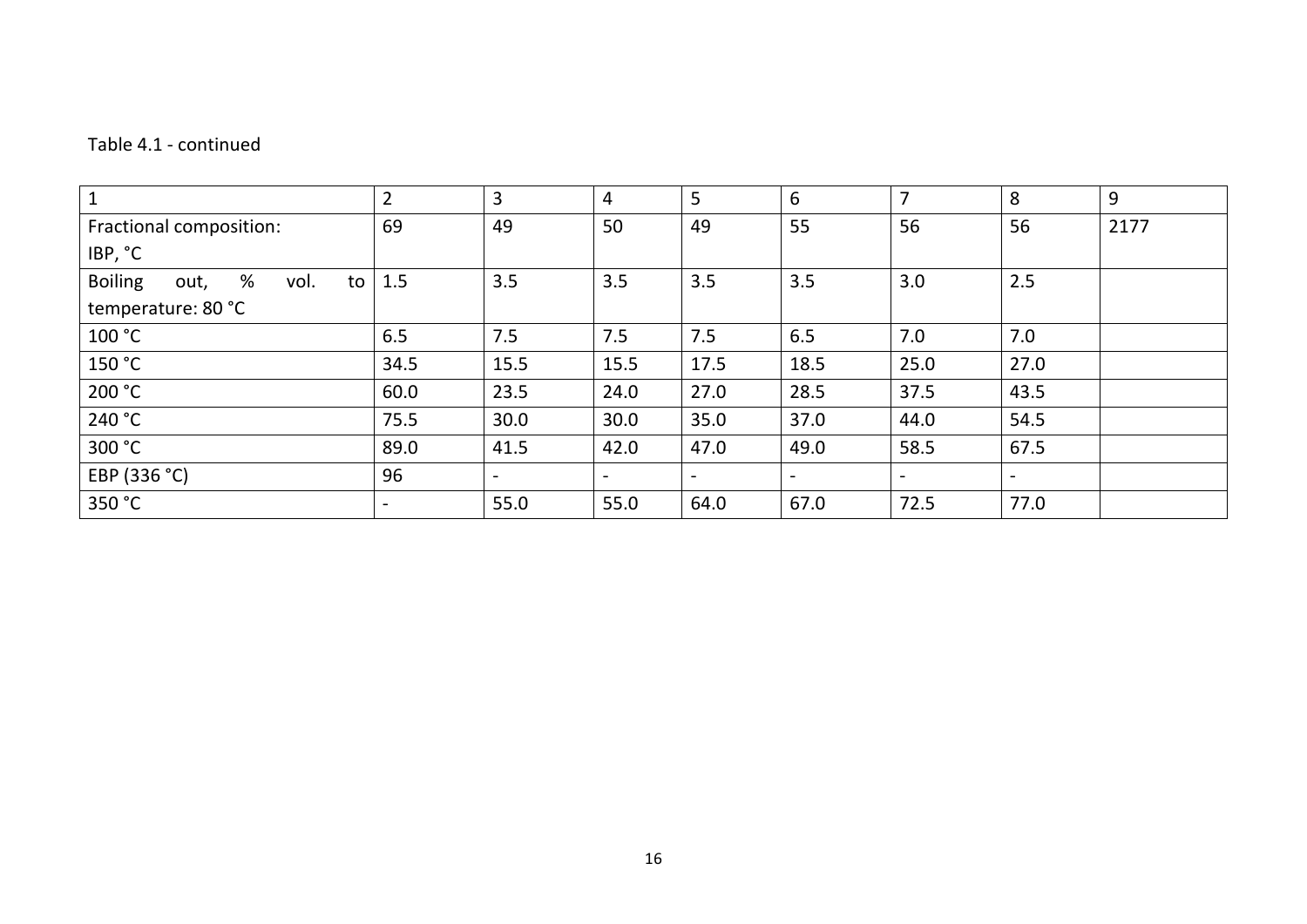### **5. Storage. Analysis of results and conclusions**

Tables 5.1 to 5.7 show the results of analysis of five synthetic and mineral crude oil mixtures and of mineral crude oil (reference test) after storage at 5 °C and 20 °C.

The objective of this work phase was to obtain the necessary input for evaluating separating ability of synthetic and mineral crude oil mixtures as well as for assessing possible sedimentation upon short-term storage of the mixtures at positive temperatures. Examination of the experimental analysis findings for the mixtures of different composition before and after storage allowed us to come to the necessary intermediate conclusions.

- For all samples, including the reference sample, the near-bottom layer becomes somewhat "heavier" after storage while the upper layer becomes "lighter" at the same time as compared with the quality indicators of the initial mixture.
- All samples demonstrate higher stability of mixtures when stored at the temperature of 5 °C rather than at the temperature of 20 °C. However, the differences in the density and viscosity values of the near-bottom and the upper layers before and after storage at different temperatures are minor and basically fall into the allowable reproducibility limits.
- The results of direct determination of asphaltenes in the sample's strata after storage (at 20 °C) have shown that only for the near-bottom sample of the 50/50 mixture (Table 5.6) the asphaltene content exceeds the allowable deviation value. The same was observed in the preliminary tests (Table 1.2).
- Paraffin and resin content of the near-bottom sample were generally unchanged quantitatively during storage, but the melting temperature of the paraffin extracted during the process of its determination as per GOST 11851 after storage was also 2 °C to 4 °C lower than in the initial mineral crude oil.
- As expected, the fractional composition of the mixture samples did not change after storage (Table 5.7).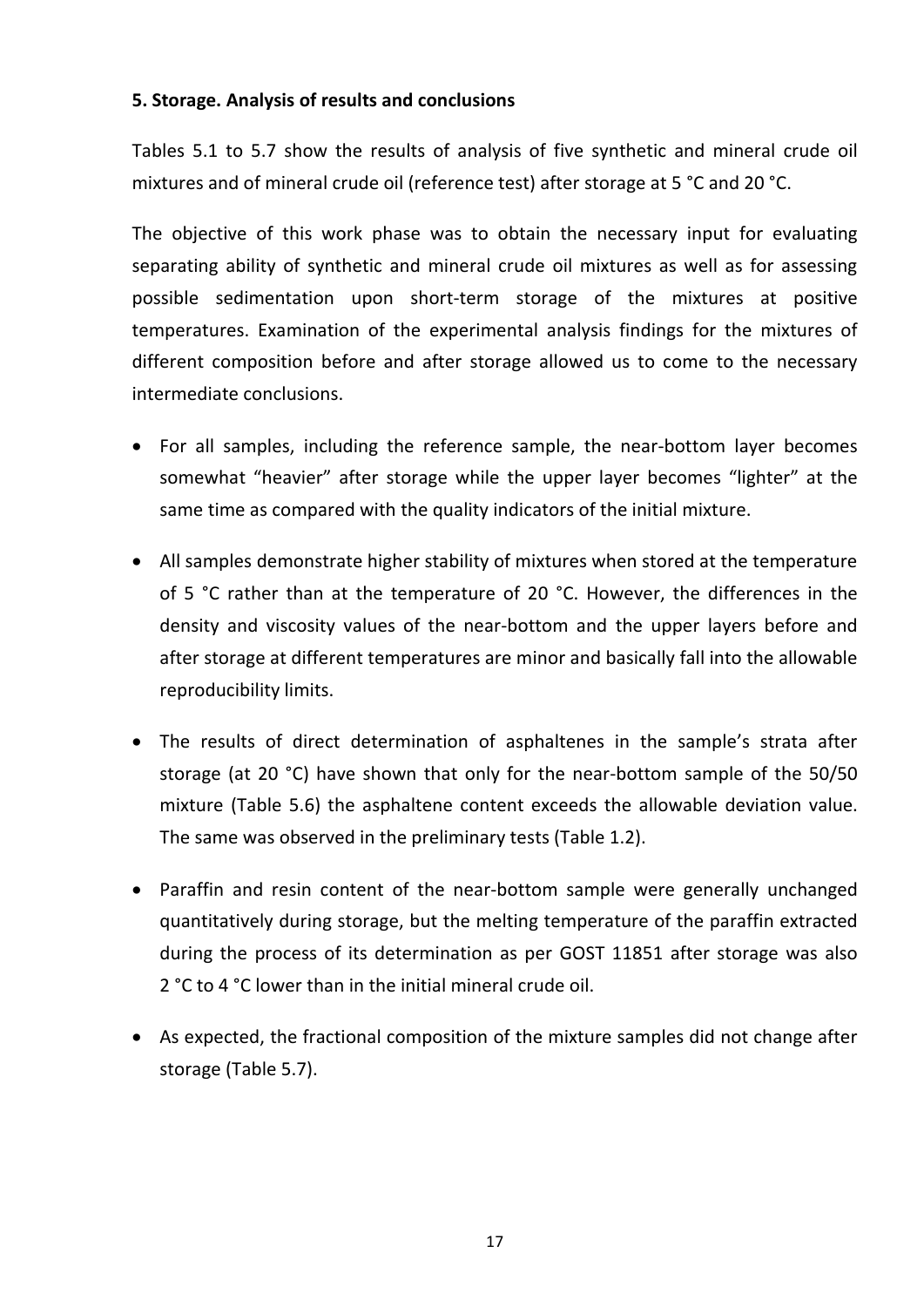• Observation of the formation of sediment (or deposit) on the bottom and walls of vessels after storage of the initial mineral crude oil (reference test) and mixtures of diverse composition has allowed for evaluating and substantiating the choice of the permissible synthetic component content of the mixtures with mineral crude oil. In the vessels, after the storage of the initial mineral crude oil, 2/98 and 7/93 mixtures, no deposit or sediment was observed that would be discernible with bare eye in transmitted light. In a vessel, after the storage of 15/85 and 25/75 mixtures, a slight dark deposit was observed on the bottom and walls partially or on the whole phase boundary. In a vessel, after the storage of 50/50 mixture, denser dark sediment was found on the bottom and walls of the vessel with a sharp line along the phase boundary. For 15/85, 25/75, and 50/50 mixtures, the quantity of sediment in the vessel after the storage was determined by the procedure mentioned in the "Practice" (Tables 5.4 and 5.5). As could be expected, the maximum quantity of sediment was found in the vessel after the storage of 50/50 mixture (Table 5.6). Theoretically, the sediment could contain not only asphaltenes but also resins, carbenes, carboides, and mechanical impurities. In this case, direct determination of asphaltenes in the sediment per GOST 11858 could not be performed due to little amount of the sediment.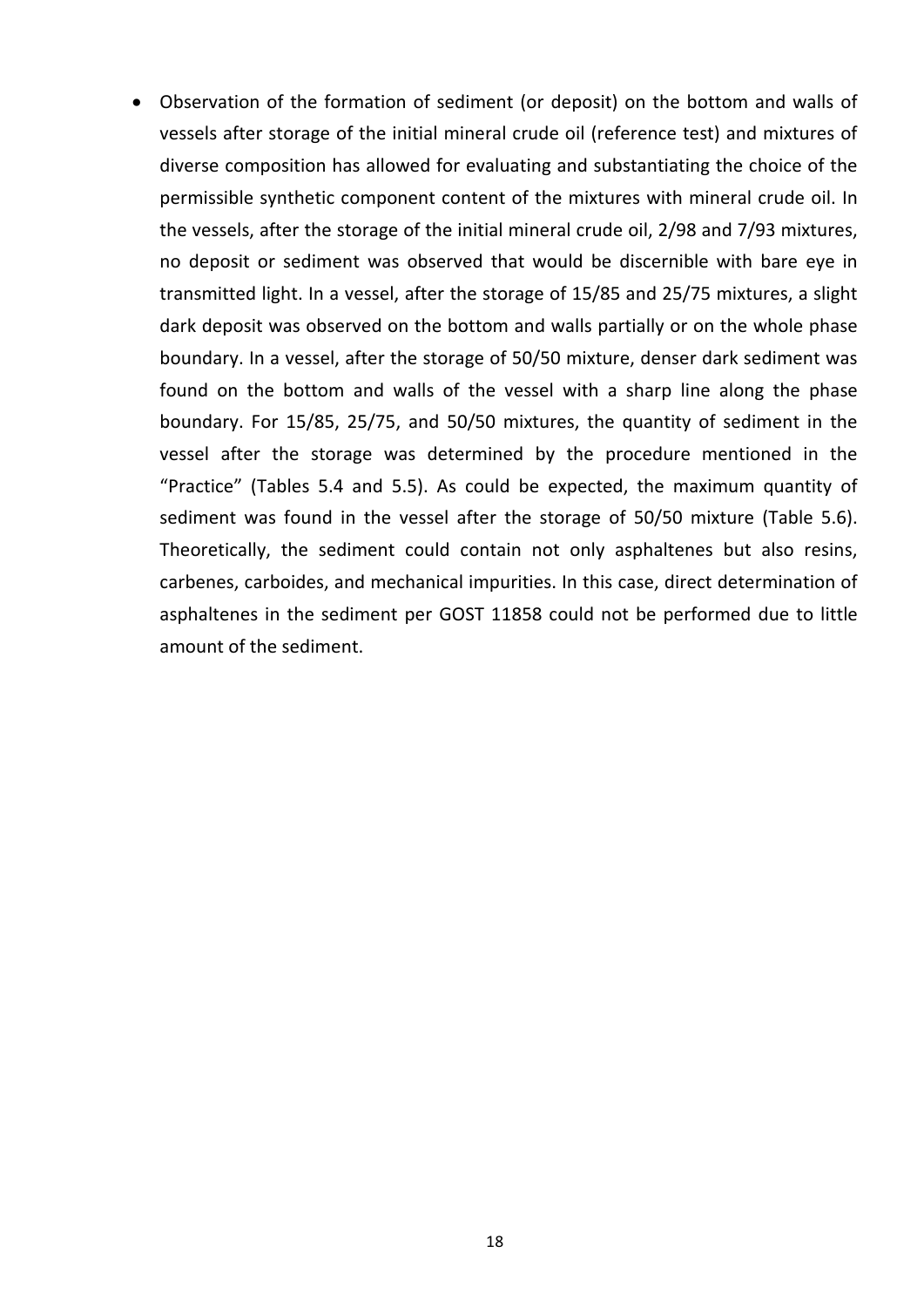# Results of mineral crude oil analysis before and after storage (reference sample)

|                                                              | OILS    |                          |       |               |                          |          |  |
|--------------------------------------------------------------|---------|--------------------------|-------|---------------|--------------------------|----------|--|
| Indicators                                                   |         | After storage            |       | After storage |                          | GOST     |  |
|                                                              | Initial | at $20 °C$               |       | at $5 °C$     |                          |          |  |
|                                                              |         | near-bottom              | upper | near-bottom   | upper                    |          |  |
| Density at 20 $°C$ , kg/m <sup>3</sup>                       | 869.5   | 872.6                    | 865.3 | 870.0         | 869.1                    | 3900     |  |
| Kinematic viscosity at 20 $^{\circ}$ C, mm <sup>2</sup> /sec | 25.78   | 25.90                    | 25.58 | 25.89         | 25.81                    | 33       |  |
| Kinematic viscosity at 50 $^{\circ}$ C, mm <sup>2</sup> /sec | 9.58    | 9.61                     | 9.49  | 9.62          | 9.59                     | 33       |  |
| Pour point, °C                                               | $-10$   | $-4*$                    | $-5*$ | $-6*$         | $-5*$                    | 20287    |  |
| Content, % of: asphaltenes                                   | 2.04    | 2.05                     | 2.03  | 2.00          | 2.04                     | 11858    |  |
| silica-gel resins                                            | 10.7    | 10.6                     |       | 10.6          | $\overline{\phantom{a}}$ | 11858    |  |
| paraffin                                                     | 4.0     | $\overline{\phantom{a}}$ |       | 4.0           |                          | 11851    |  |
| with melting temperature, °C                                 | 56      |                          |       | 56            |                          |          |  |
| Sedimentation after storage                                  |         | none                     |       | none          |                          | visually |  |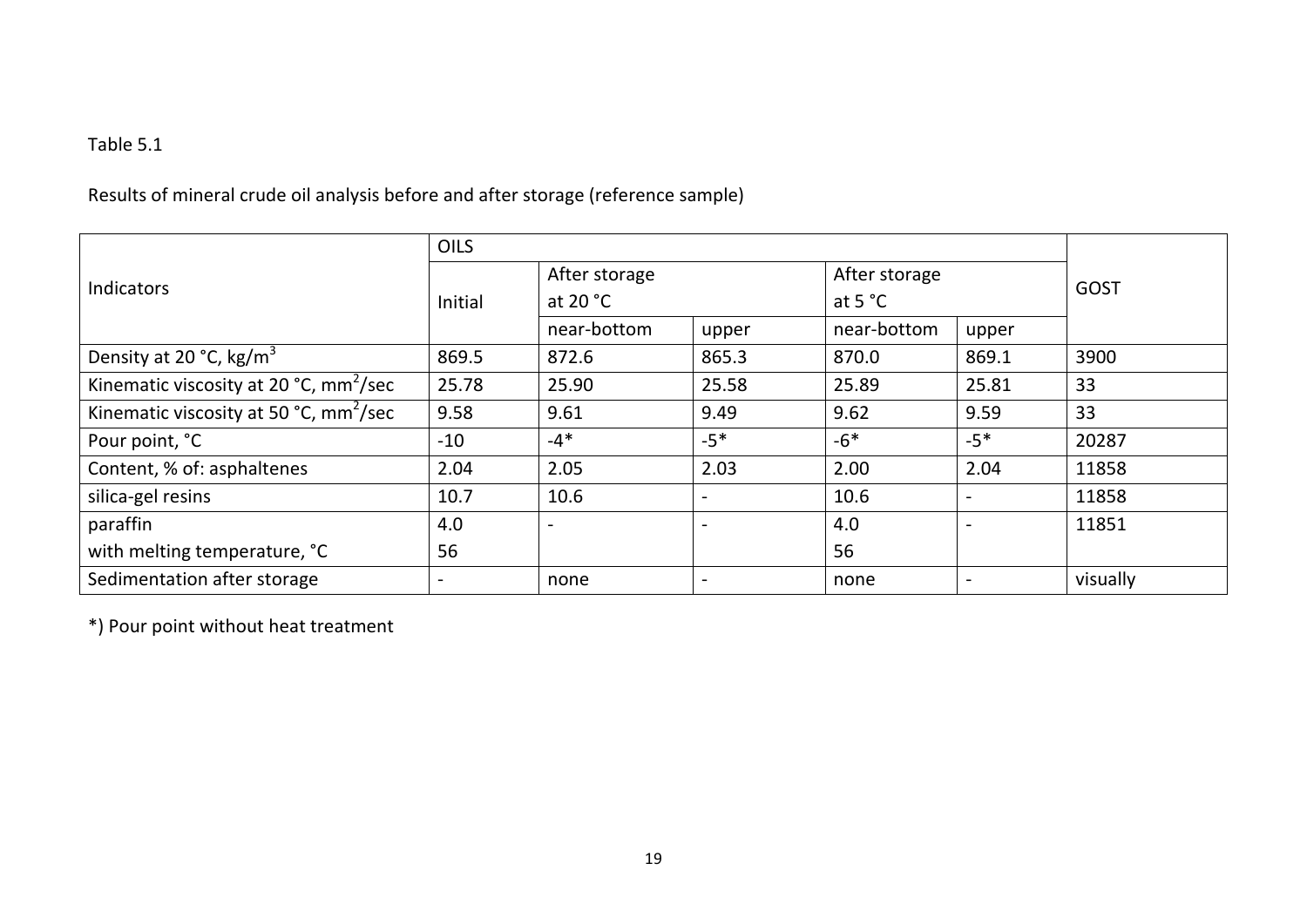## Results of 2/98 synthetic and mineral crude oil mixture analysis before and after storage

|                                                              | Synthetic and mineral crude oil mixture |                                     |       |                            |       |       |  |
|--------------------------------------------------------------|-----------------------------------------|-------------------------------------|-------|----------------------------|-------|-------|--|
| Indicators                                                   |                                         | After storage<br>at 20 $^{\circ}$ C |       | After storage<br>at $5 °C$ |       | GOST  |  |
|                                                              | Initial                                 |                                     |       |                            |       |       |  |
|                                                              |                                         | near-bottom                         | upper | near-bottom                | upper |       |  |
| Density at 20 °C, kg/m <sup>3</sup>                          | 868.3                                   | 869.2                               | 866.8 | 868.5                      | 866.8 | 3900  |  |
| Kinematic viscosity at 20 $^{\circ}$ C, mm <sup>2</sup> /sec | 22.94                                   | 23.01                               | 22.89 | 23.02                      | 22.99 | 33    |  |
| Kinematic viscosity at 50 $^{\circ}$ C, mm <sup>2</sup> /sec | 8.75                                    | 8.80                                | 8.77  | 8.79                       | 8.81  | 33    |  |
| Pour point, °C                                               | $-10$                                   | $-7*$                               | $-7*$ | $-5*$                      | $-6*$ | 20287 |  |
| Content, % of: asphaltenes                                   | 2.00                                    | 2.03                                | 1.99  | 2.00                       | 2.00  | 11858 |  |
| silica-gel resins                                            | 10.5                                    | 10.5                                |       |                            |       | 11858 |  |
| paraffin                                                     | 4.0                                     | 4.0                                 |       |                            |       | 11851 |  |
| with melting temperature, °C                                 | 54                                      | 54                                  |       |                            |       |       |  |
| Sedimentation after storage                                  |                                         | none                                |       | none                       |       | 2477  |  |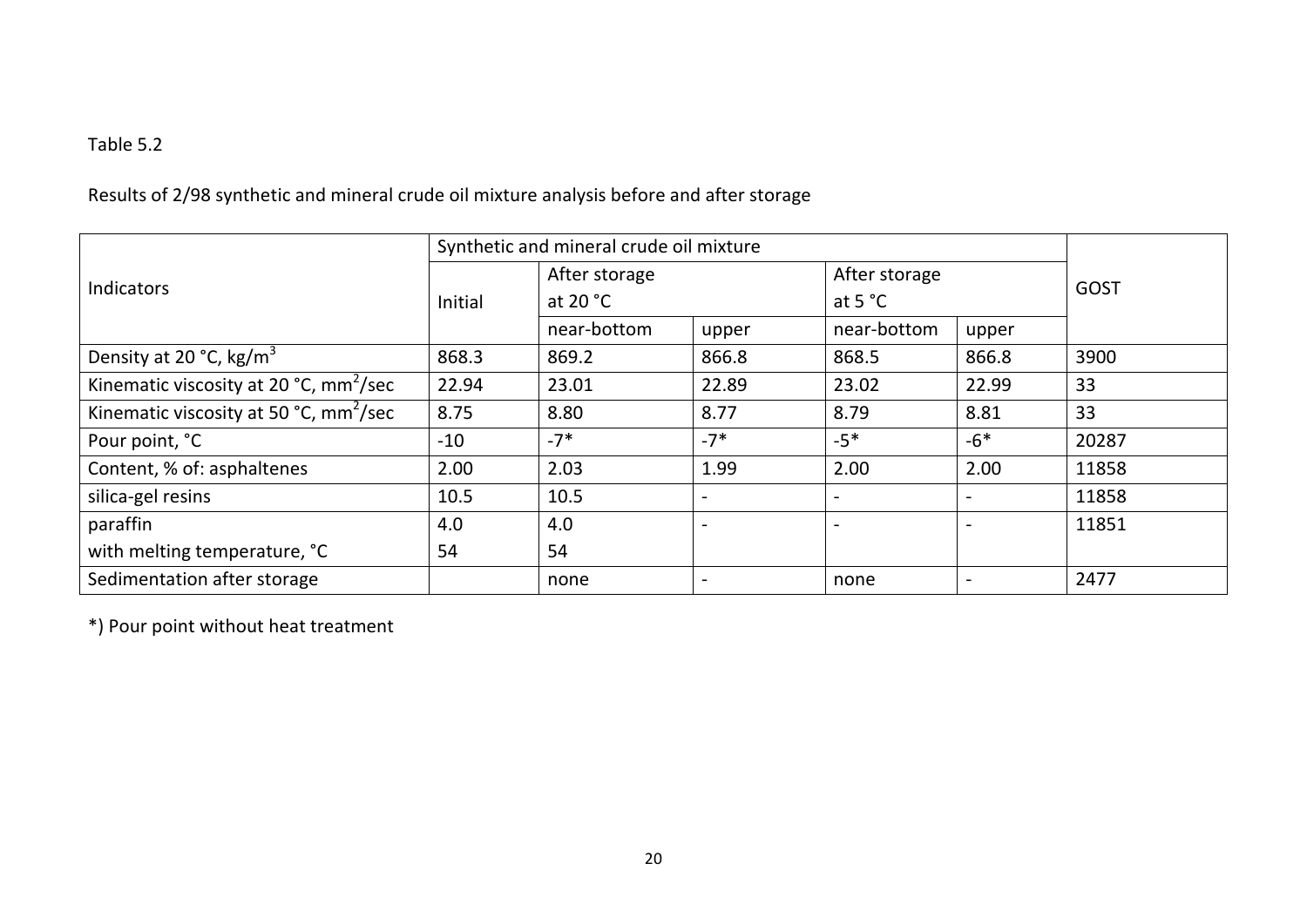## Results of 7/93 synthetic and mineral crude oil mixture analysis before and after storage

|                                                              | Synthetic and mineral crude oil mixture |               |       |                  |                          |       |  |
|--------------------------------------------------------------|-----------------------------------------|---------------|-------|------------------|--------------------------|-------|--|
| Indicators                                                   |                                         | After storage |       | After storage    |                          | GOST  |  |
|                                                              | Initial                                 | at $20 °C$    |       | at $5^{\circ}$ C |                          |       |  |
|                                                              |                                         | near-bottom   | upper | near-bottom      | upper                    |       |  |
| Density at 20 °C, $\text{kg/m}^3$                            | 860.1                                   | 860.4         | 859.3 | 860.8            | 860.8                    | 3900  |  |
| Kinematic viscosity at 20 $^{\circ}$ C, mm <sup>2</sup> /sec | 19.75                                   | 19.80         | 19.71 | 19.80            | 19.73                    | 33    |  |
| Kinematic viscosity at 50 $°C$ , mm <sup>2</sup> /sec        | 7.80                                    | 7.85          | 7.78  | 7.85             | 7.80                     | 33    |  |
| Pour point, °C                                               | $-10$                                   | $-6*$         | $-7*$ | $-6*$            | $-6*$                    | 20287 |  |
| Content, % of: asphaltenes                                   | 1.89                                    | 1.90          | 1.90  | 1.90             | 1.90                     | 11858 |  |
| silica-gel resins                                            | 9.9                                     | 9.9           |       | 9.9              | $\overline{\phantom{0}}$ | 11858 |  |
| paraffin                                                     | 3.9                                     | 3.9           |       | 3.9              |                          | 11851 |  |
| with melting temperature, °C                                 | 53                                      | 53            |       | 53               |                          |       |  |
| Sedimentation after storage                                  |                                         | none          |       | none             |                          | 2477  |  |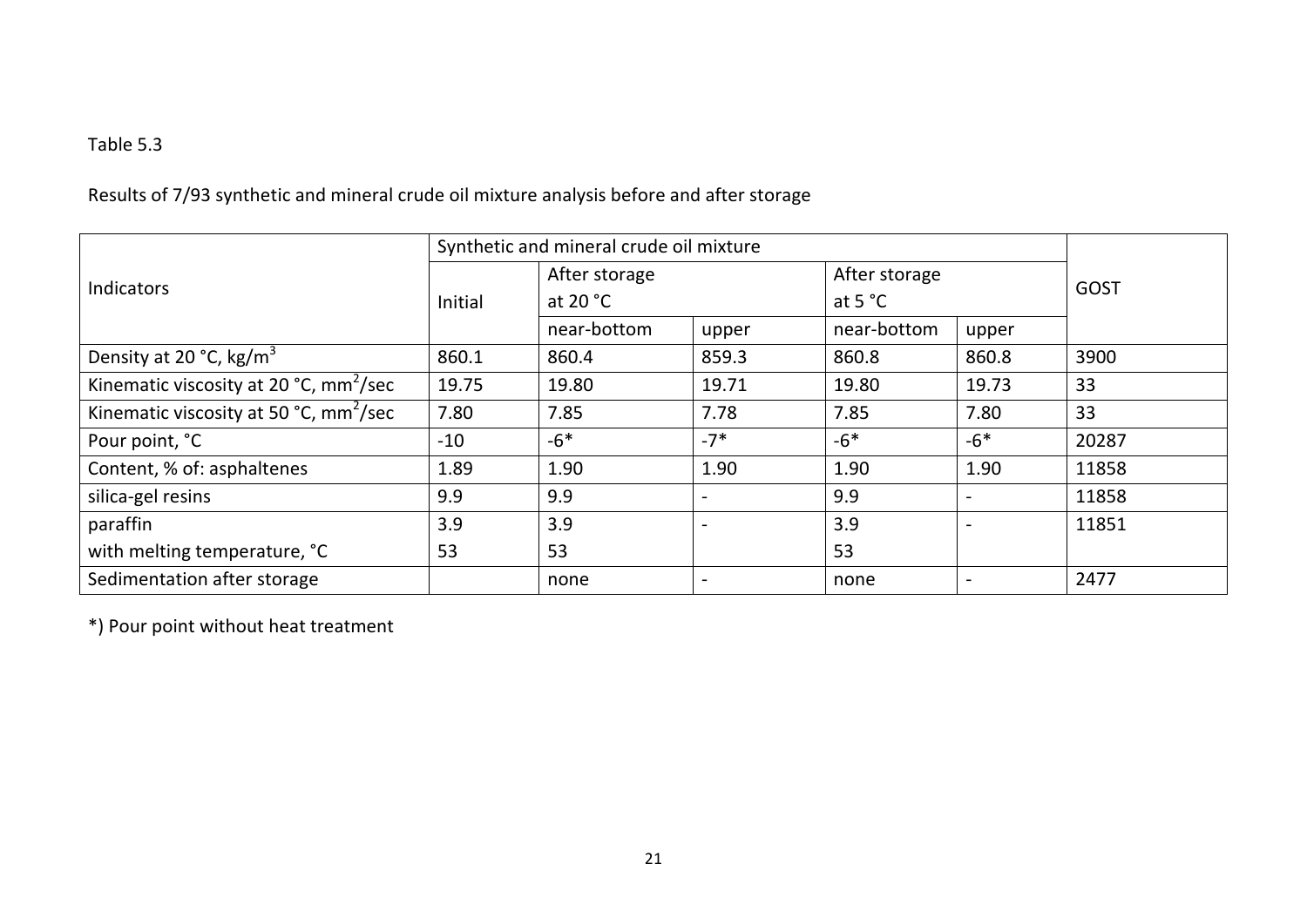## Results of 15/85 synthetic and mineral crude oil mixture analysis before and after storage

|                                                              | Synthetic and mineral crude oil mixture |                 |                          |                 |       |             |  |
|--------------------------------------------------------------|-----------------------------------------|-----------------|--------------------------|-----------------|-------|-------------|--|
| Indicators                                                   |                                         | After storage   |                          | After storage   |       | <b>GOST</b> |  |
|                                                              | Initial                                 | at $20 °C$      |                          | at $5 °C$       |       |             |  |
|                                                              |                                         | near-bottom     | upper                    | near-bottom     | upper |             |  |
| Density at 20 $°C$ , kg/m <sup>3</sup>                       | 847.8                                   | 848.5           | 846.5                    | 848.0           | 847.1 | 3900        |  |
| Kinematic viscosity at 20 $°C$ , mm <sup>2</sup> /sec        | 13.22                                   | 13.30           | 13.18                    | 13.28           | 13.10 | 33          |  |
| Kinematic viscosity at 50 $^{\circ}$ C, mm <sup>2</sup> /sec | 5.73                                    | 5.75            | 5.70                     | 5.75            | 5.72  | 33          |  |
| Pour point, °C                                               | $-11$                                   | $-5*$           | $-5*$                    | $-4*$           | $-5*$ | 20287       |  |
| Content, % of: asphaltenes                                   | 1.73                                    | 1.72            | 1.70                     | 1.70            | 1.70  | 11858       |  |
| silica-gel resins                                            | 9.1                                     | 9.1             | $\overline{\phantom{a}}$ | 9.1             |       | 11858       |  |
| paraffin                                                     | 3.6                                     | 3.6             | ٠                        | 3.6             |       | 11851       |  |
| with melting temperature, °C                                 | 54                                      | 53              |                          | 53              |       |             |  |
| Sedimentation after storage                                  |                                         | sediment<br>on  |                          | sediment<br>on  |       | visually    |  |
|                                                              |                                         | bottom<br>and   |                          | bottom<br>and   |       |             |  |
|                                                              |                                         | partially<br>on |                          | partially<br>on |       |             |  |
|                                                              |                                         | walls           |                          | walls           |       |             |  |
| Sediment amount, % mass                                      |                                         | 0.076           |                          |                 |       | "Practice"  |  |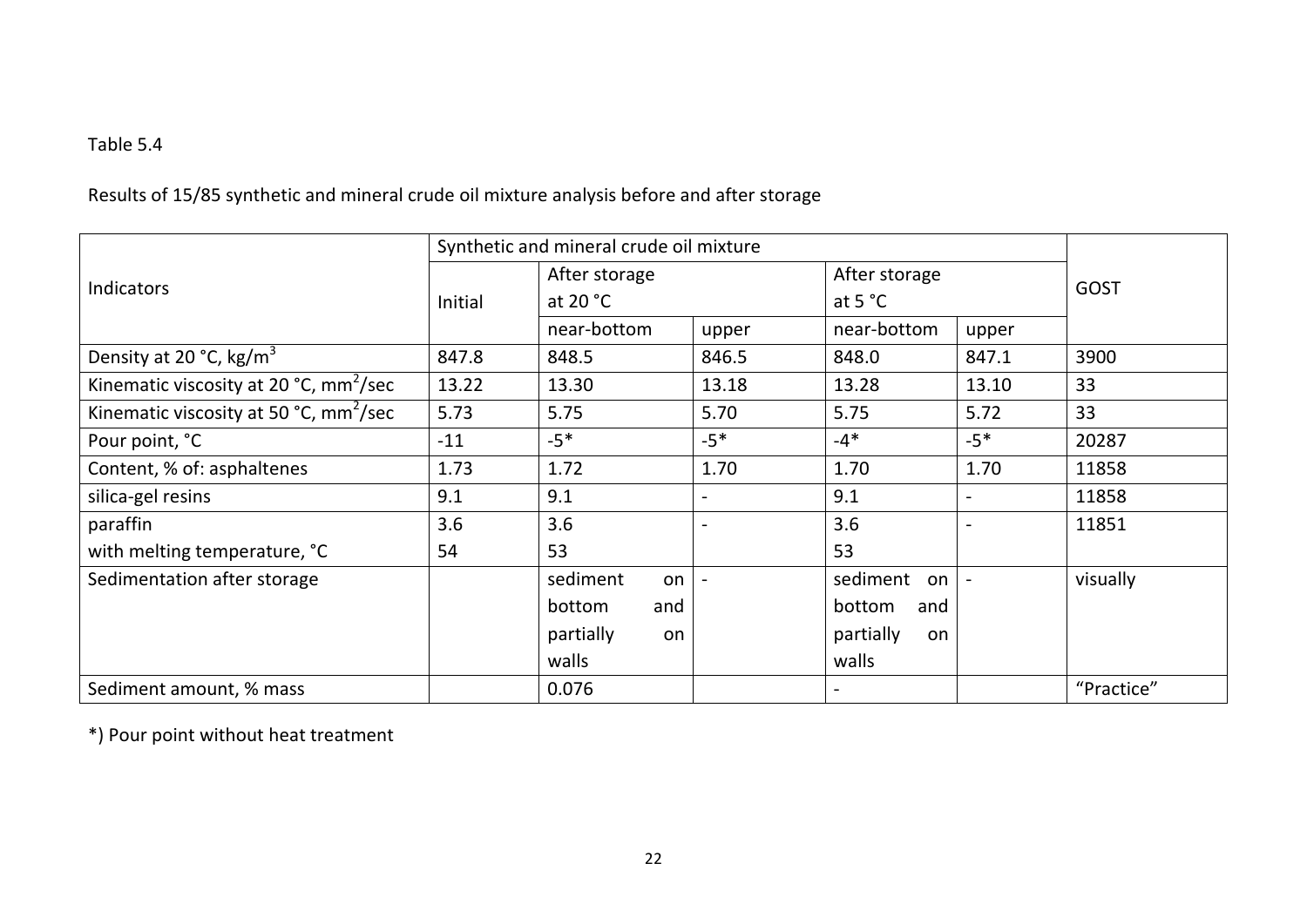## Results of 25/75 synthetic and mineral crude oil mixture analysis before and after storage

|                                                              | Synthetic and mineral crude oil mixture |                     |                |                |             |            |
|--------------------------------------------------------------|-----------------------------------------|---------------------|----------------|----------------|-------------|------------|
| Indicators                                                   |                                         | After storage       |                | After storage  | <b>GOST</b> |            |
|                                                              | Initial                                 | at $20 °C$          |                | at $5 °C$      |             |            |
|                                                              |                                         | near-bottom         | upper          | near-bottom    | upper       |            |
| Density at 20 °C, kg/m <sup>3</sup>                          | 830.9                                   | 833.0               | 829.8          | 832.6          | 830.0       | 3900       |
| Kinematic viscosity at 20 $^{\circ}$ C, mm <sup>2</sup> /sec | 8.87                                    | 9.02<br>8.72        |                | 8.94           | 8.78        | 33         |
| Kinematic viscosity at 50 °C, mm <sup>2</sup> /sec           | 4.21<br>4.45                            |                     | 4.18           | 4.30           | 4.18        | 33         |
| Pour point, °C                                               | $-11$                                   | $-4*$               | $-5*$          | $-5*$          | $-5*$       | 20287      |
| Content, % of: asphaltenes                                   | 1.53                                    | 1.55                | 1.52           | 1.53           | 1.53        | 11858      |
| silica-gel resins                                            | 8.12                                    | 8.15                | $\blacksquare$ | 8.20           |             | 11858      |
| paraffin                                                     | 3.3                                     | 3.2                 |                | 3.4            |             | 11851      |
| with melting temperature, °C                                 | 53                                      | 52                  |                | 52             |             |            |
| Sedimentation after storage                                  | slight deposit on                       |                     |                | slight deposit |             | visually   |
|                                                              |                                         | bottom<br>and       |                | bottom<br>on   |             |            |
|                                                              |                                         | dark<br>strip<br>on |                | and dark strip |             |            |
|                                                              |                                         | walls               |                | on walls       |             |            |
| Sediment amount, % mass                                      |                                         | 0.080               |                |                |             | "Practice" |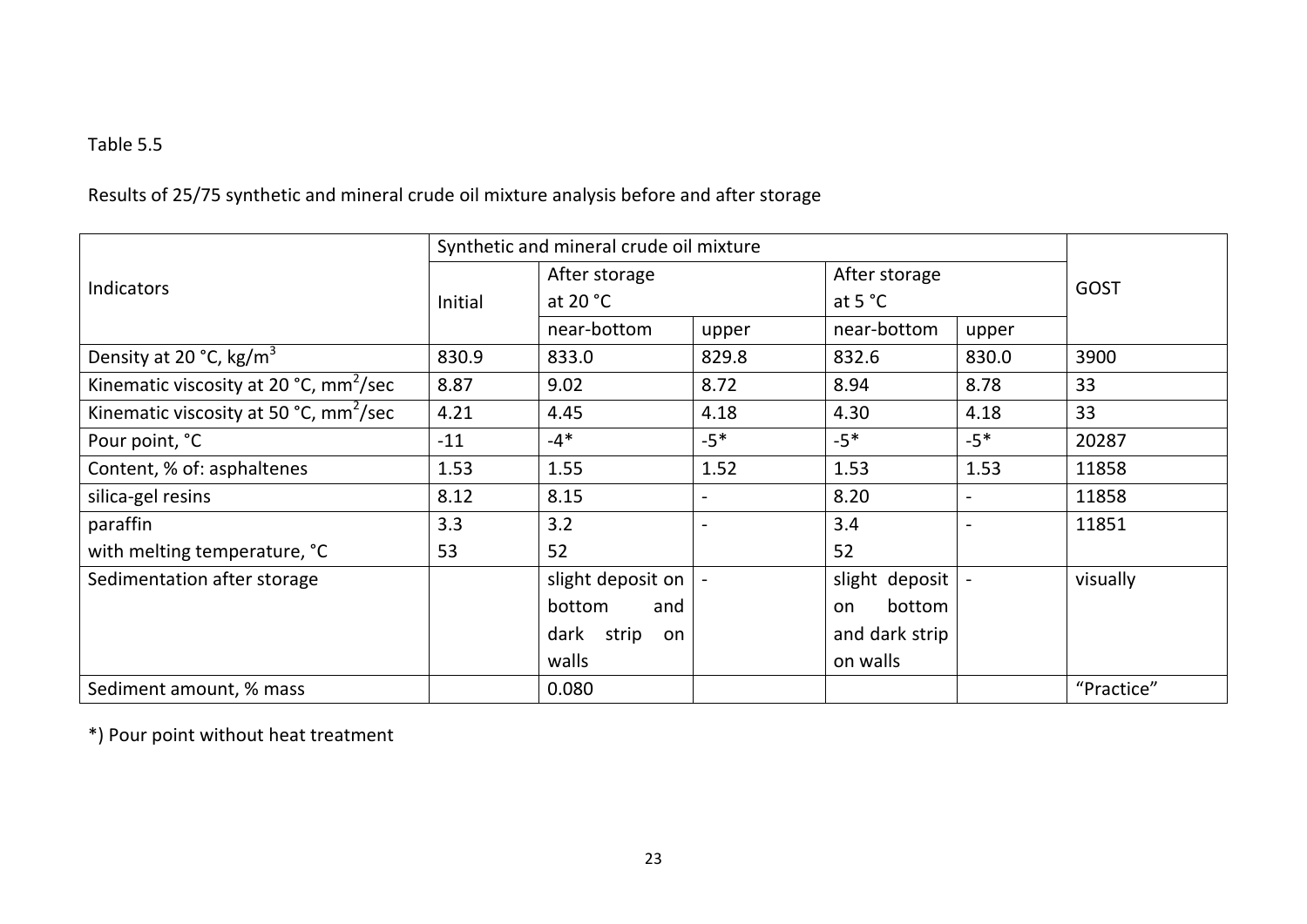## Results of 50/50 synthetic and mineral crude oil mixture analysis before and after storage

|                                                              | Synthetic and mineral crude oil mixture |                 |                          |                 |                          |            |  |
|--------------------------------------------------------------|-----------------------------------------|-----------------|--------------------------|-----------------|--------------------------|------------|--|
| Indicators                                                   |                                         | After storage   |                          | After storage   | <b>GOST</b>              |            |  |
|                                                              | Initial                                 | at $20 °C$      |                          | at $5 °C$       |                          |            |  |
|                                                              |                                         | near-bottom     | upper                    | near-bottom     | upper                    |            |  |
| Density at 20 $^{\circ}$ C, kg/m <sup>3</sup>                | 799.9                                   | 807.1           | 794.4                    | 801.6           | 798,5                    | 3900       |  |
| Kinematic viscosity at 20 $^{\circ}$ C, mm <sup>2</sup> /sec | 4.09                                    | 4.79            | 3.95                     | 4.38            | 4,05                     | 33         |  |
| Kinematic viscosity at 50 $^{\circ}$ C, mm <sup>2</sup> /sec | 2.20                                    | 2.31            | 2.18                     | 2.27            | 2,19                     | 33         |  |
| Pour point, °C                                               | $-11$                                   | $-8*$           | $-10*$                   | $-8*$           | $-8*$                    | 20287      |  |
| Content, % of: asphaltenes                                   | 1.00                                    | 1.14            | 0.95                     | 0.98            | 0,98                     | 11858      |  |
| silica-gel resins                                            | 5.28                                    | 5.25            | $\overline{\phantom{a}}$ | 5.30            | $\overline{\phantom{a}}$ | 11858      |  |
| paraffin                                                     | 2.8                                     | 2.7             | $\overline{\phantom{0}}$ | 2.7             |                          | 11851      |  |
| with melting temperature, °C                                 | 54                                      | 52              |                          | 53              |                          |            |  |
| Sedimentation after storage                                  |                                         | continuous dark |                          | continuous      |                          | visually   |  |
|                                                              |                                         | deposit<br>on   |                          | deposit<br>dark |                          |            |  |
|                                                              |                                         | bottom<br>and   |                          | bottom<br>on    |                          |            |  |
|                                                              |                                         | walls           |                          | and walls       |                          |            |  |
| Sediment amount, % mass                                      |                                         | 0.094           |                          |                 |                          | "Practice" |  |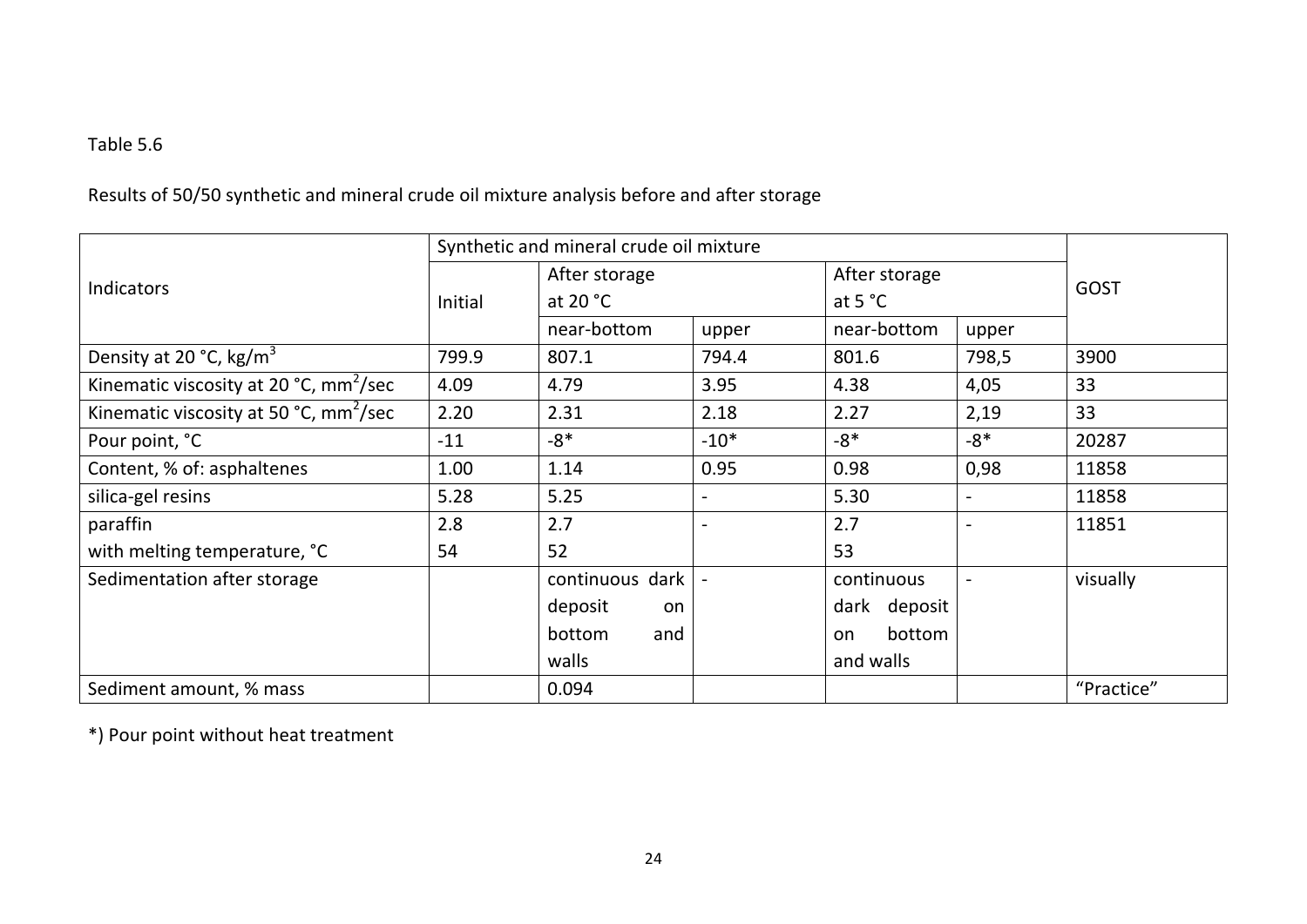Fractional composition under GOST 2177 of synthetic and mineral crude oil mixture after storage at 20 °C

| Indicators:                         | Synthetic and mineral crude oil mixture ratio |      |       |       |       |  |  |  |
|-------------------------------------|-----------------------------------------------|------|-------|-------|-------|--|--|--|
|                                     | 2/98                                          | 7/93 | 15/85 | 25/75 | 50/50 |  |  |  |
| IBP, °C                             | 51                                            | 48   | 54    | 56    | 58    |  |  |  |
| Boiling out, % vol. to temperature: |                                               |      |       |       |       |  |  |  |
| 80 °C                               | 3.5                                           | 3.5  | 3.5   | 3.0   | 2.5   |  |  |  |
| 100 °C                              | 7.5                                           | 7.5  | 7.0   | 7.0   | 6.5   |  |  |  |
| 150 °C                              | 15.0                                          | 17.0 | 18.0  | 24.5  | 26.5  |  |  |  |
| 200 °C                              | 24.5                                          | 26.5 | 29.0  | 37.0  | 43.5  |  |  |  |
| 240 °C                              | 30.0                                          | 35.0 | 37.0  | 43.5  | 54.0  |  |  |  |
| 300 °C                              | 42.0                                          | 47.5 | 49.0  | 59.0  | 68.0  |  |  |  |
| 350 °C                              | 55.0                                          | 64.5 | 67.5  | 73.0  | 77.0  |  |  |  |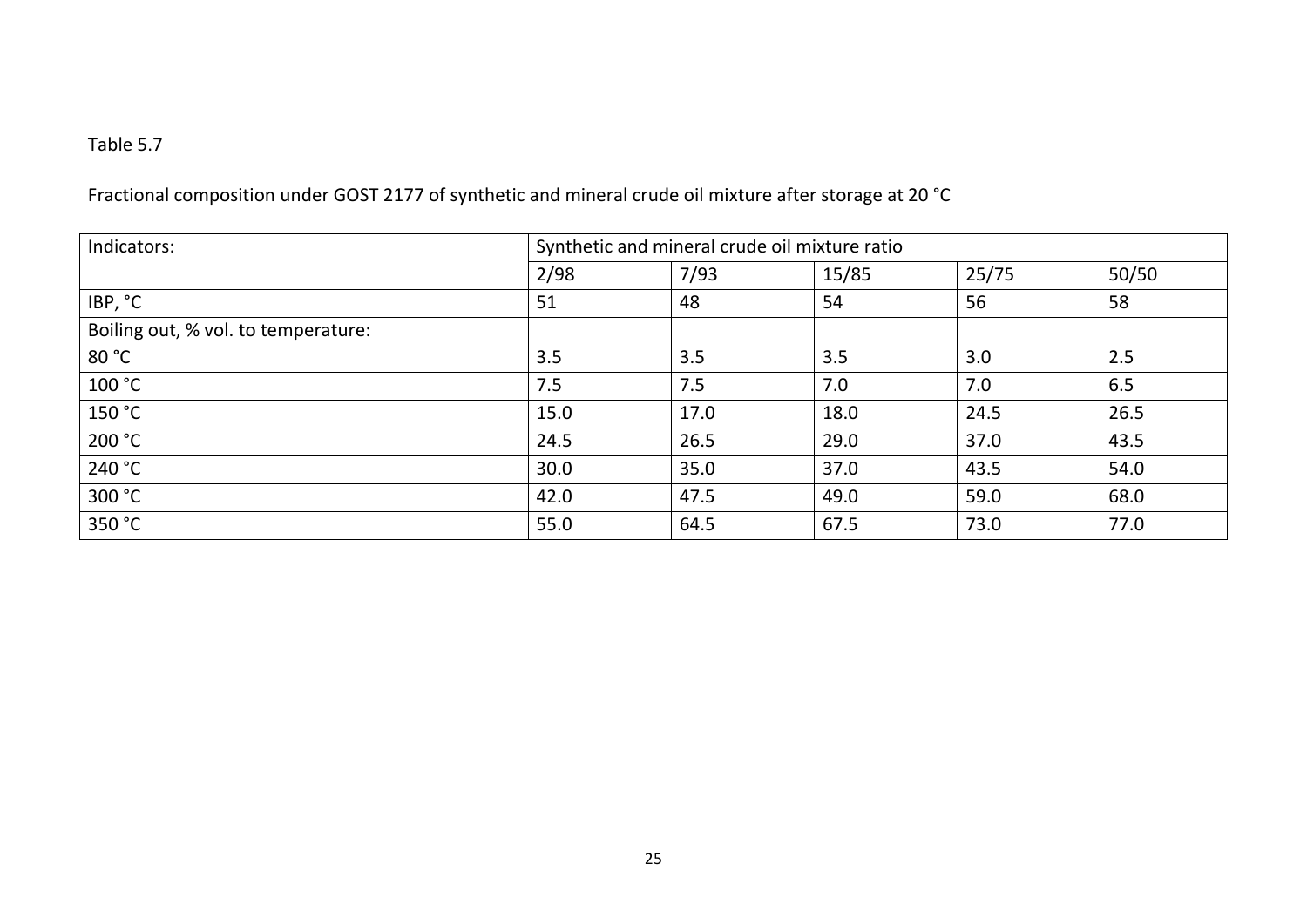### **Conclusion**

The objective of this study was to evaluate compatibility of synthetic and mineral crude oils when mixed together. In full compliance with the Design Specification to this contract, comprehensive study was carried out to investigate compatibility of synthetic and mineral crude oils mixed together and results were obtained of evaluation of physicochemical stability of the mixtures after one-week storage in a glass reservoir at the temperatures of 5 °C and 20 °C.

In this study, compatibility and physicochemical stability of synthetic and mineral crude oil mixtures are understood as the ability of the crude oils to form homogeneous mixtures with the synthetic ingredient concentrations ranging between 2% and 50% by weight and the ability of the mixtures to retain their properties – not to break down and not to form sediments on the bottom and walls of a vessel during short-time storage. Preliminary tests were performed in order to select and approbate the methods of analysis on synthetic and mineral crude oil mixtures. Most common and illustrative methods of mixture analyses, conditions of mixing and storage, sampling and testing were selected. The "Practice of preparing mixtures of synthetic and mineral crude oils and evaluating the physicochemical stability of the mixtures in storage" was developed especially for this study. Conformity to a single procedure of mixtures research and utilization of standard analysis methods allowed receiving comparable results carefully checked for integrity. The summation of the data obtained from the synthetic and mineral crude oil mixture research suggest the following conclusions:

- For all the samples, including the reference sample, the near-bottom layer becomes somewhat "heavier" after storage while the upper layer becomes "lighter" at the same time as compared with the quality indicators of the initial mixture.
- All samples demonstrate higher stability of mixtures when stored at the temperature of 5 °C rather than at the temperature of 20 °C.
- Differences in the density and viscosity values of the near-bottom and the upper layers before and after storage at different temperatures are minor and basically fall into the allowable reproducibility limits.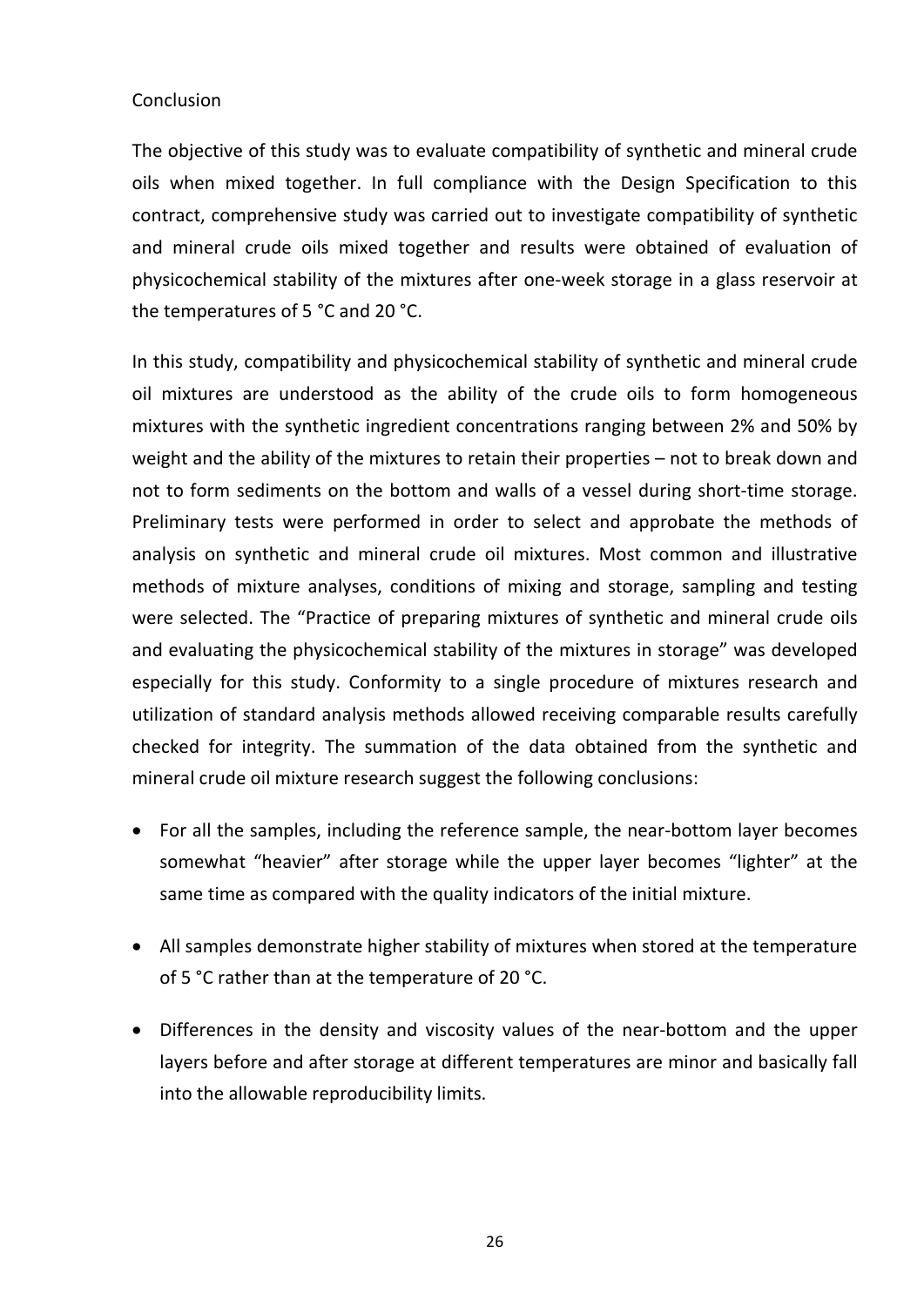- The results of direct determination of asphaltenes in the sample's strata after storage (at 20 °C) have shown that only for the near-bottom sample of the 50/50 mixture the asphaltene content exceeds the permissible deviation value. The same was observed in the preliminary tests.
- Paraffin and resin contents of the near-bottom sample of all mixtures were generally unchanged quantitatively during storage.
- Fractional composition of the mixture samples did not change after storage.
- Results of storing mixtures at positive temperatures have shown than the synthetic crude oil addition influences noticeably the change in the crude oil disperse system structure but does not cause abrupt changes of the phase equilibrium.
- Onset of sedimentation process is noticed in the mixture that contains 15% of the synthetic component.
- Amount of sediment after storage increases for 25/75 and 50/50 mixtures as compared with 15/85 mixture.

Therefore, the findings of the study suggest that, in order to obtain homogeneous stable mixtures, the admixture of synthetic crude oil to the mineral crude oil (in its composition and properties close to the marketable West Siberian (sour) crude oil) should not exceed 15% by weight.

For industrial conditions it is recommendable to specifically prepare the synthetic and mineral crude oil mixture in a tank. The synthetic crude oil should be fed from the bottom of the tank, with mineral crude oil already inside, followed by 3 to 5 recirculation cycles. Such method will allow receiving homogeneous mixture while keeping valuable light hydrocarbons in the mixture.

Analysis of synthetic and mineral crude oil mixtures is made in accordance with GOST R 51585-2002, which is typical for marketable oil.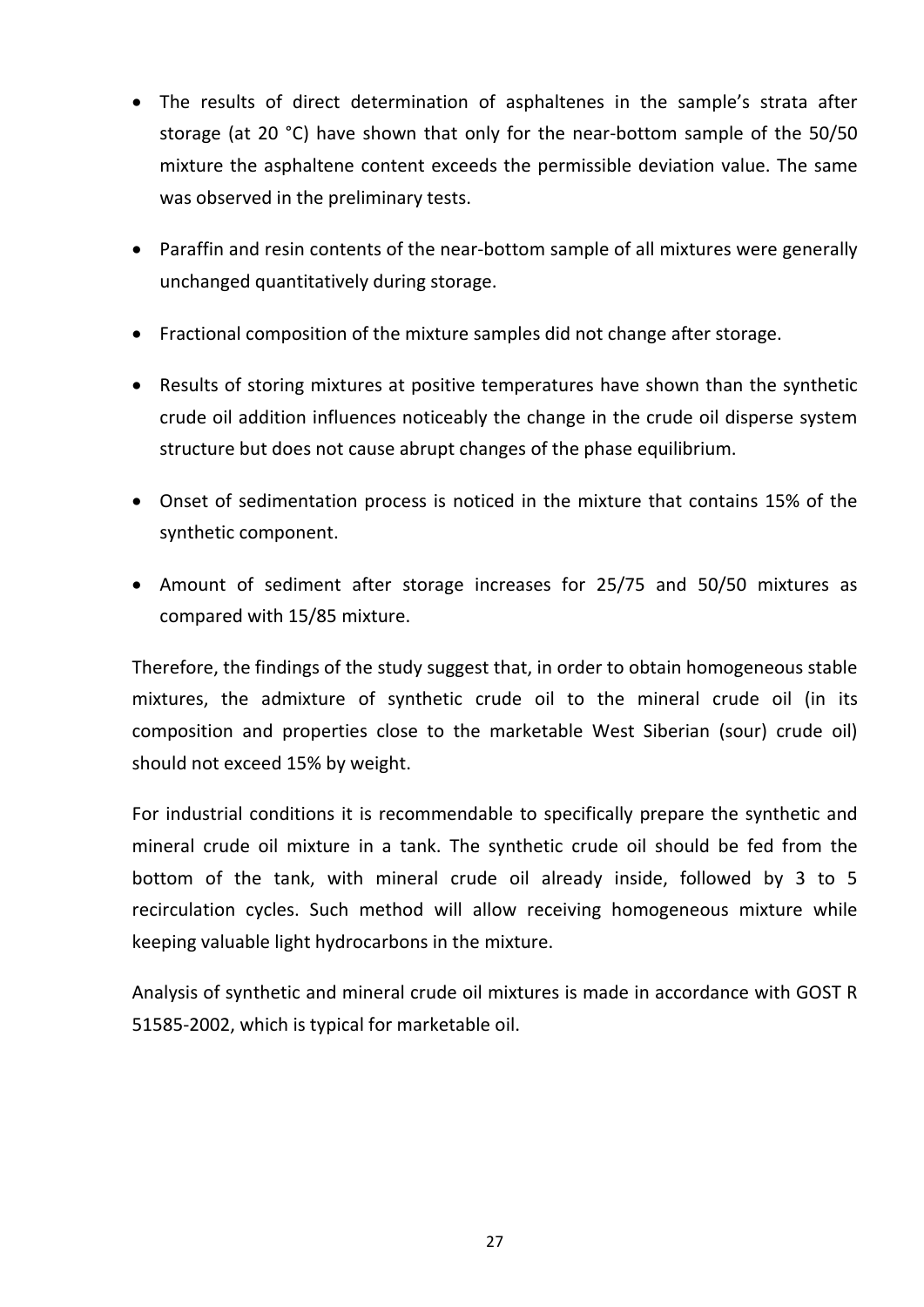### Appendix 1 GOST R 51858

### Table 2 – Oil types

| Indicator                                                | Rate for oil type        |        |                          |        |                          |        |                          |                          | Test method              |                          |                                                                                       |
|----------------------------------------------------------|--------------------------|--------|--------------------------|--------|--------------------------|--------|--------------------------|--------------------------|--------------------------|--------------------------|---------------------------------------------------------------------------------------|
|                                                          | 0                        |        | 1                        |        | $\overline{2}$           |        | 3                        |                          |                          |                          |                                                                                       |
|                                                          | Inside                   | For    | Inside                   | For    | Inside                   | For    | Inside                   | For                      | Inside                   | For                      |                                                                                       |
|                                                          | Russia                   | export | Russia                   | export | Russia                   | export | Russia                   | export                   | Russia                   | export                   |                                                                                       |
| 1.<br>Density,<br>$\text{kg/m}^3$<br>at                  | Up to 830.0              |        | 830.1 to 850.0           |        | 850.1 to 870.0           |        | 870.1 to 895.0           |                          | Over 95.0                |                          | accordance<br>In<br>GOST 3900<br>with                                                 |
| temperature:                                             |                          |        |                          |        |                          |        |                          |                          |                          |                          | 9.3 of this<br>and                                                                    |
| 20 °C                                                    |                          |        |                          |        |                          |        |                          |                          |                          |                          | standard                                                                              |
| 15 °C                                                    | Up to 833.7              |        | 833.8 to 853.6           |        | 853.7 to 873.5           |        | 873.6 to 898.4           |                          | Over 898.4               |                          | accordance<br>In<br>GOST<br>with<br>$\mathsf{R}$<br>51069 and 9.3 of<br>this standard |
| 2.<br>Fractional<br>yield, % vol. min<br>to temperature: |                          |        |                          |        |                          |        |                          |                          |                          |                          | accordance<br>In<br>with GOST 2177<br>(method B)                                      |
| 200 °C                                                   | $\overline{\phantom{a}}$ | 30     | $\overline{\phantom{0}}$ | 27     | $\overline{\phantom{a}}$ | 21     | $\overline{\phantom{0}}$ | $\overline{\phantom{a}}$ | $\blacksquare$           | $\overline{\phantom{a}}$ |                                                                                       |
| 300 °C                                                   | $\overline{\phantom{a}}$ | 52     |                          | 47     | $\overline{\phantom{a}}$ | 42     |                          | $\overline{\phantom{a}}$ | $\overline{\phantom{a}}$ |                          |                                                                                       |
| 3. Mass fraction<br>of paraffin, %<br>max                |                          | 6      |                          | 6      | $\overline{\phantom{0}}$ | 6      |                          |                          | $\overline{\phantom{a}}$ |                          | accordance<br>In<br>with GOST 11851                                                   |

Notes:

1. If by one of the indicators (density or fractional yield) oil belongs to a lesser number type and by other, to a greater number type, such oil is to be considered belonging to the greater number type.

2. Oil of types 3 and 4 when taken into pipeline transportation system for further delivery to export must have the rate under indicator 3 "max 6%".